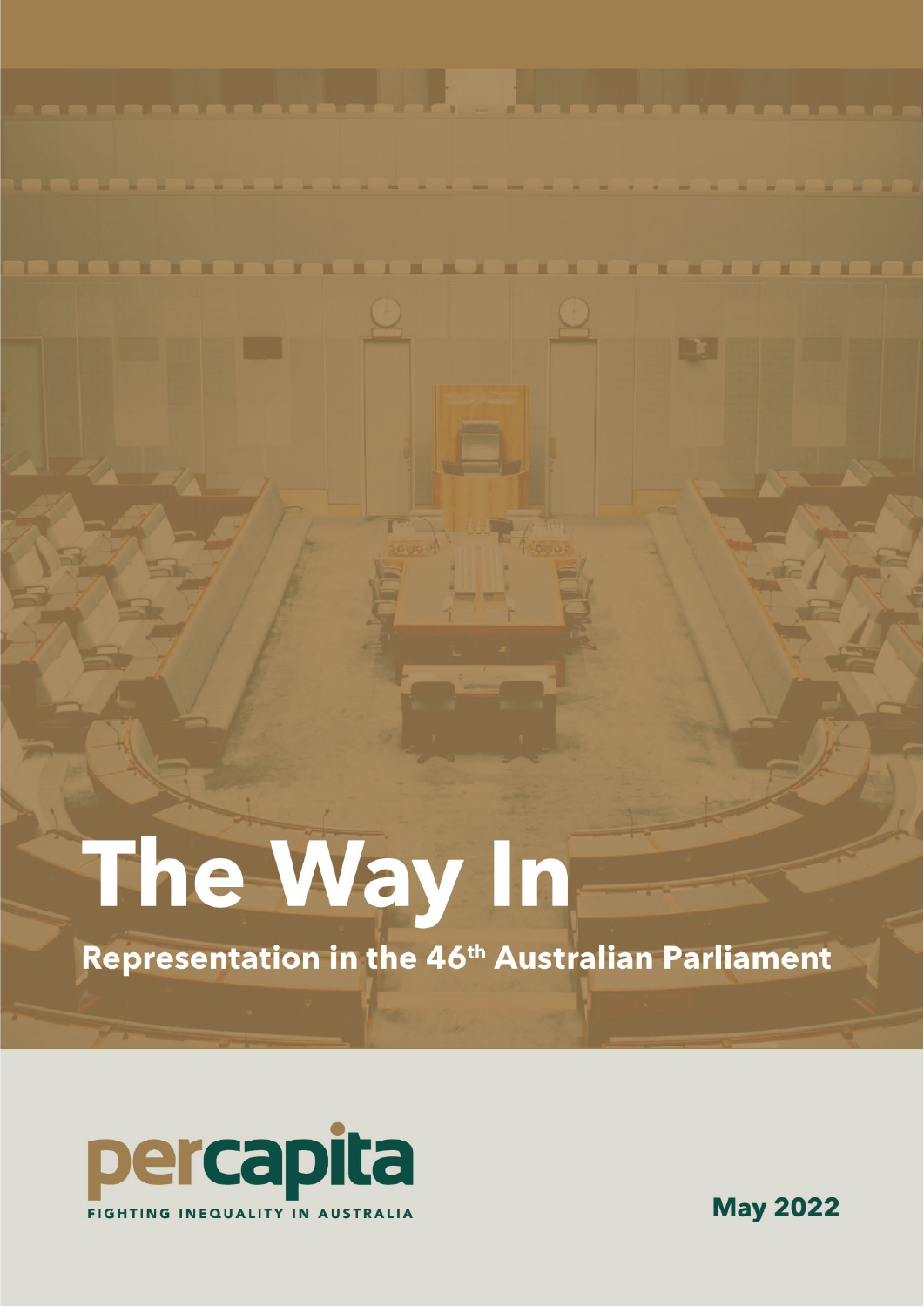# Table of Contents

| KEY CHANGES BETWEEN THE 45TH AND 46TH AUSTRALIAN PARLIAMENTS  6         |
|-------------------------------------------------------------------------|
|                                                                         |
|                                                                         |
| EDUCATIONAL BACKGROUND OF THE 46 <sup>TH</sup> AUSTRALIAN PARLIAMENT 15 |
|                                                                         |
| <b>VOCATIONAL BACKGROUND OF THE 46TH AUSTRALIAN PARLIAMENT  18</b>      |
| TENURE OF PARLIAMENTARIANS IN THE 46TH AUSTRALIAN PARLIAMENT  20        |
|                                                                         |
|                                                                         |
|                                                                         |
| APPENDIX 3: INTERNATIONAL BENCHMARKING IN GENDER REPRESENTATION AND     |

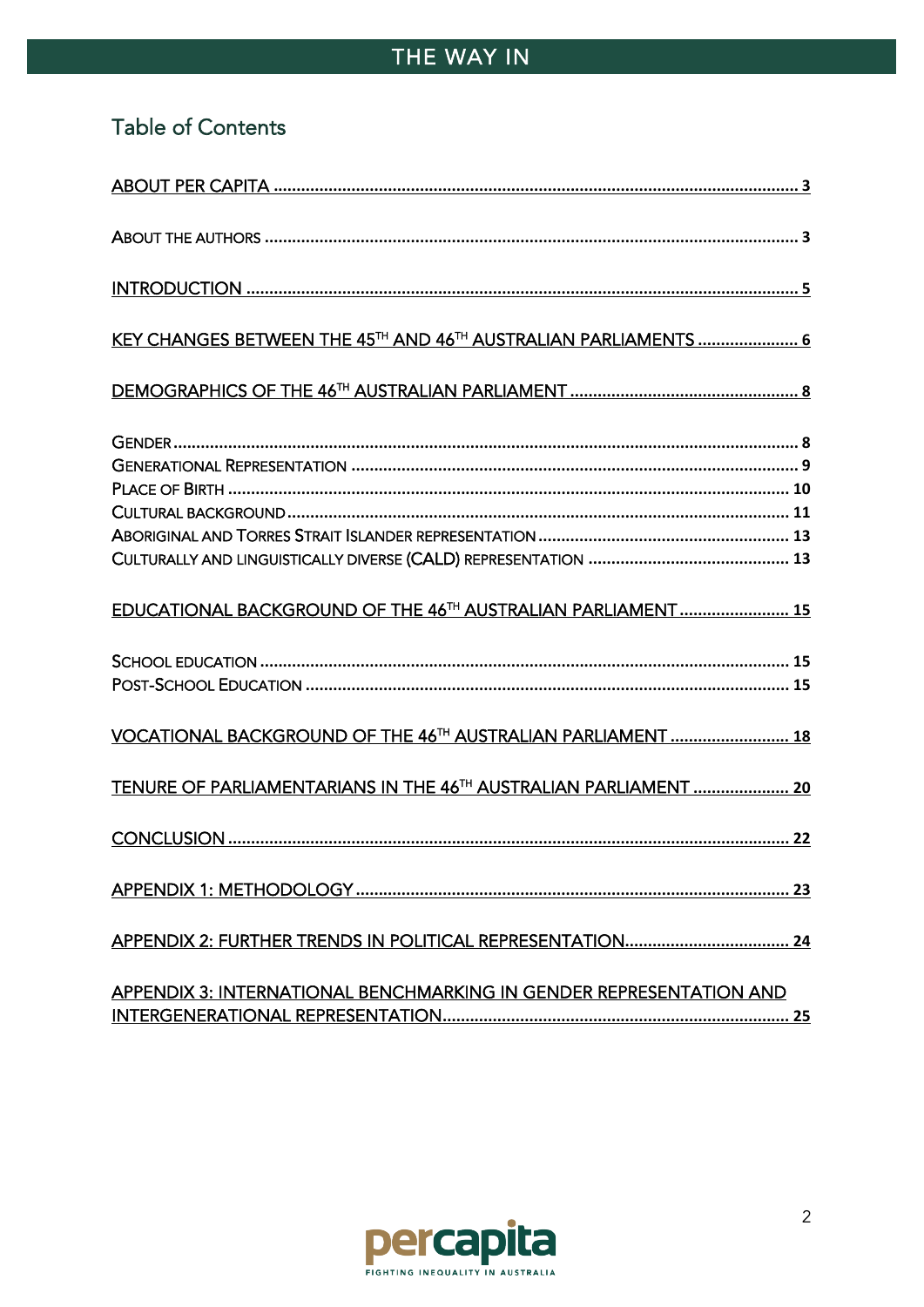# <span id="page-2-0"></span>About Per Capita

Per Capita is an independent public policy think tank, dedicated to fighting inequality in Australia. We work to build a new vision for Australia based on fairness, shared prosperity, community and social justice. Our research is rigorous, evidence-based and long-term in its outlook.

We consider the national challenges of the next decade rather than the next election cycle. We ask original questions and offer fresh solutions, drawing on new thinking in social science, economics and public policy.

#### <span id="page-2-1"></span>About the authors

*Emma Dawson* is Executive Director of Per Capita. She has worked as a researcher at Monash University and the University of Melbourne; in policy and public affairs for SBS and Telstra; and as a senior policy adviser in the Rudd and Gillard Governments.

She has published reports, articles and opinion pieces on a wide range of public policy issues. She is a regular contributor to Guardian Australia, The Age and Sydney Morning Herald, Independent Australia and The Australian Financial Review, and a frequent guest on various ABC and commercial radio programs nationally. She appears regularly as an expert witness before parliamentary inquiries and often speaks at public events and conferences in Australia and internationally.

Emma is the co-editor, with Professor Janet McCalman, of the collection of essays *What* [happens next? Reconstructing Australia after COVID-19](https://www.mup.com.au/books/what-happens-next-paperback-softback), published by Melbourne University Press in September 2020. She sits on the boards of social enterprise trust *Household Connect* and ANU think tank *Australia21*.

*Michael D'Rosario* is an economist and strategy advisor, with experience working with NFP, university and corporate organisations in Australia and abroad. Most recently, Michael served as chair of Financial Markets at Deakin University, the ESG Advisor to CPA Australia, and as Research, Policy and Communications Advisor to the Victorian Aboriginal Legal Service and the National Aboriginal and Torres Strait Islander Legal service.

Prior to these roles, Michael worked with PwC, KordaMentha, AusAid, Victoria University and the University of Melbourne. Michael has served on a number of university boards as a Non-Executive Director and Deputy Chair. Michael is passionate about social justice and presently works on projects in ensemble forecasting methods, ethical/explainable A.I. and the role of technology in addressing social inequality.

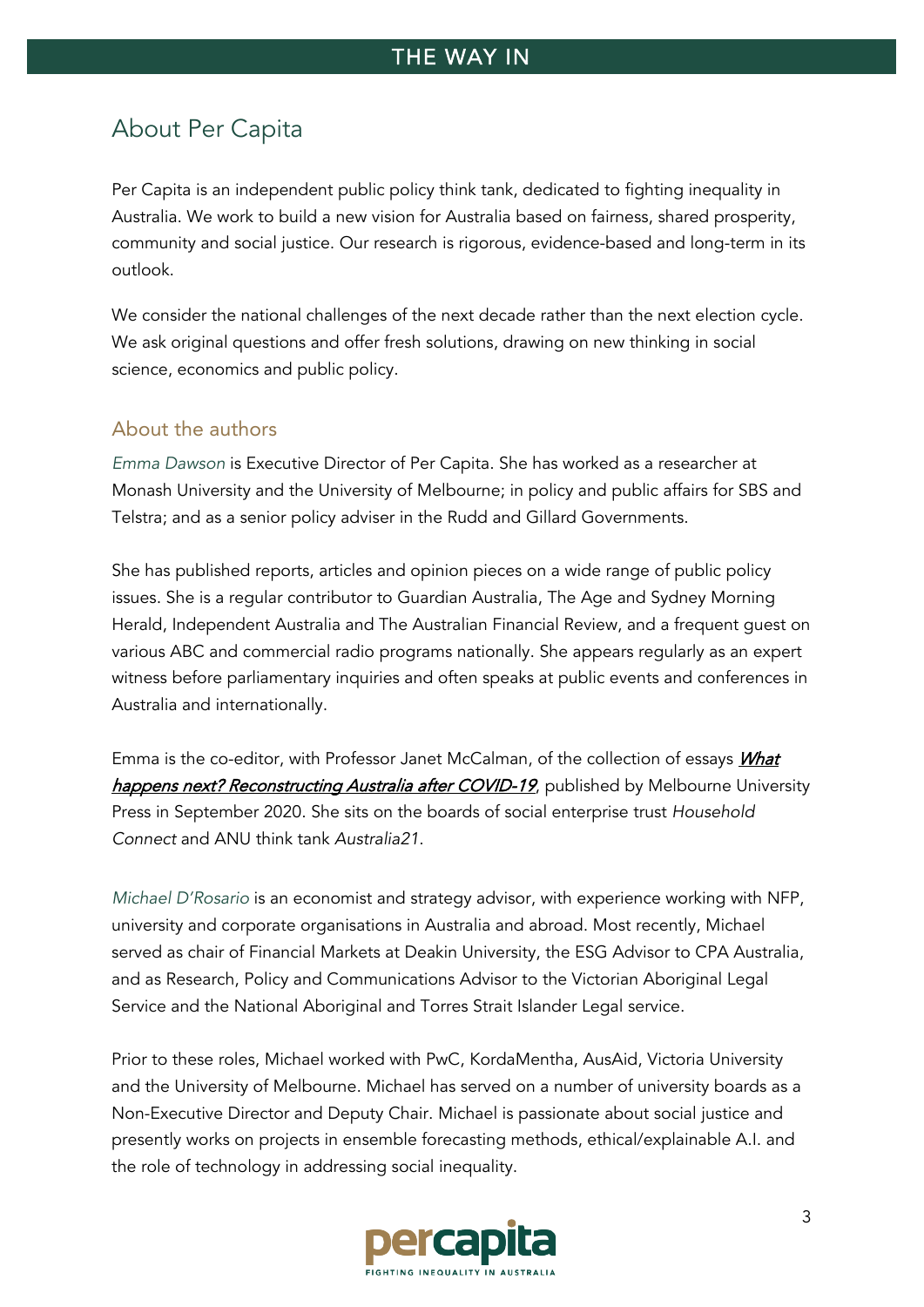Michael's doctoral and postdoctoral work in econometrics has focused on the role of innovation in driving job creation, economic development and services access.

*Shirley Jackson* is Per Capita's Senior Fellow, Industry Policy. Shirley spent most of his working life in warehouses, in the print industry and being unemployed. He has been fortunate enough to have spent the last 10 years in the union movement, culminating in his work coordinating the shipbuilding industry as a national union official with the Australian Manufacturing Workers Union.

His areas of interest and expertise are industry policy, structural adjustments, skills formation, labour markets, and young workers. Shirley undertook undergraduate and postgraduate studies in history, economics and political economy, and is currently completing a doctorate on the just transition and the use of industry and skills policy to create secure pathways in regions undergoing structural adjustments.

#### Acknowledgements

Per Capita acknowledges the work of Abigail Lewis, formerly a Per Capita Research Associate and now the Senior Policy and Advocacy Adviser at VACRO, in commencing the data gathering and research framework for this report, following her authorship of the 2019 report of the same name.

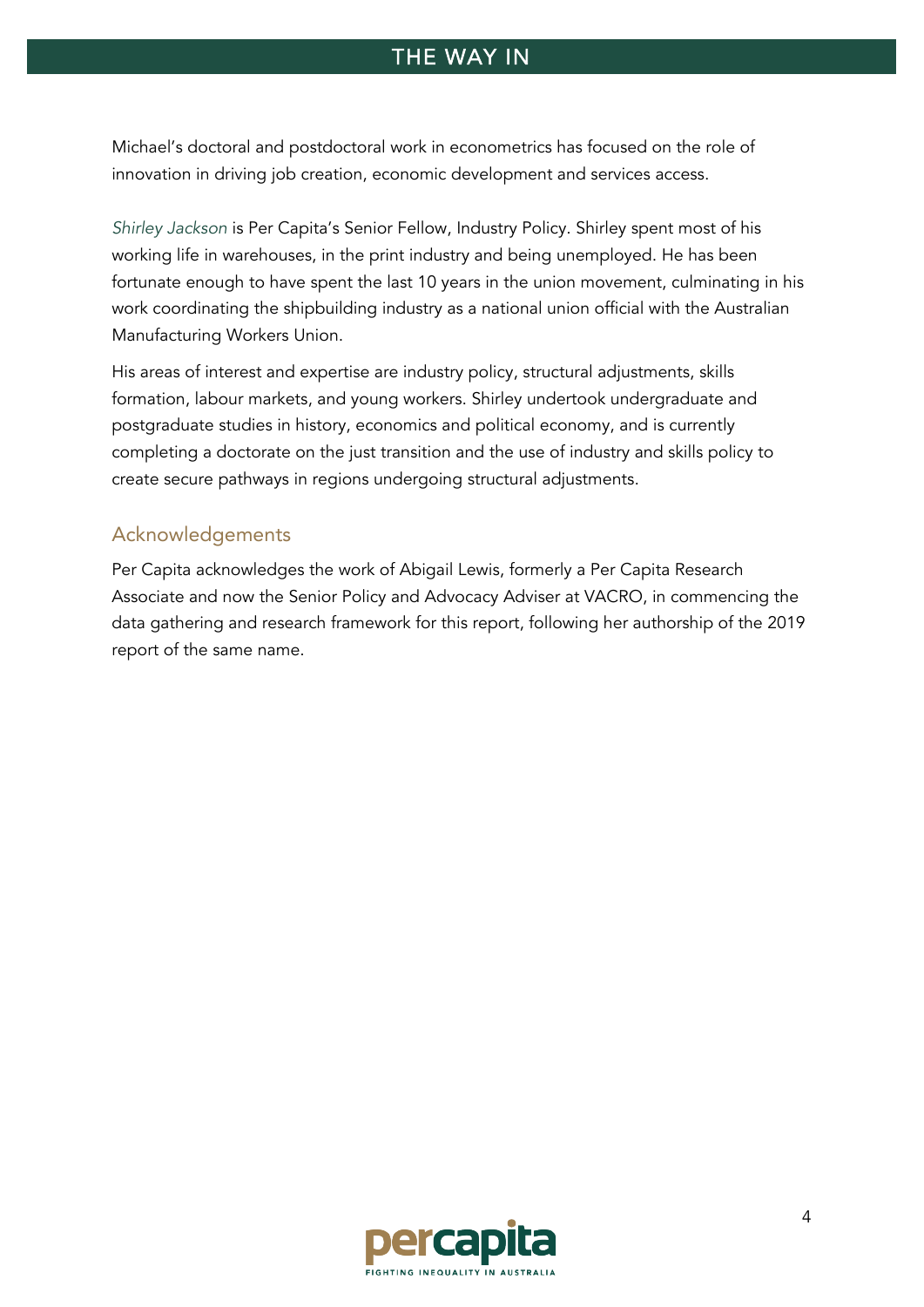## <span id="page-4-0"></span>Introduction

Representation matters. Within our society a lot of attention is paid to how power is used, and in whose interests, but the issue of *who* has power is of equal importance. Indeed, the way in which political representation is constructed and perpetuated are central to the way our democracy functions. When power is concentrated in the hands of people who have very similar backgrounds and life experiences, and who are increasingly unrepresentative of the demographically changing communities that they are supposed to represent, democracy is diminished.

By exploring representation broadly through different lenses this report seeks to understand the paths to political power in the federal parliament, and shine a light on the often invisible, yet significant, barriers to entry faced by too many people within our electoral system.

Understanding to what extent our parliament, and by extension our democracy, is inclusive and accessible is critical to understanding the agency of its citizenry. Our democracy operates within a real community made up of real people, and as a result it is fallible – indeed, there is no perfect model of representation, and there are complex trade-offs in pursuing 'perfect' political representation aligned with the ever-changing social, economic and cultural demographics of Australian society.

Nonetheless, given the dearth of analyses considering diversity and political representation in our public discourse, it is imperative that we highlight the deficiencies in our contemporary parliament and work towards correcting any persistent underrepresentation of the Australian people.

This report explores the path to parliament taken by our current representative members of federal parliament, and considers a wide variety of identity, vocational and experiential factors, building on the previous Per Capita report looking at the 45<sup>th</sup> Federal Parliament, and published in 20[1](#page-4-1)9.<sup>1</sup> At its core, the research seeks to understand whether there is a particular path to parliament that allows one group to exercise a much greater degree of power and influence than any other, and shine a light on the underrepresented parts of our community.

<span id="page-4-1"></span><sup>1</sup> Lewis, A. (2019). *The Way In: Representation in the Australian Parliament*. https://percapita.org.au/wpcontent/uploads/2019/01/The-Way-In-Representation-in-the-Australian-Parliament-2.pdf

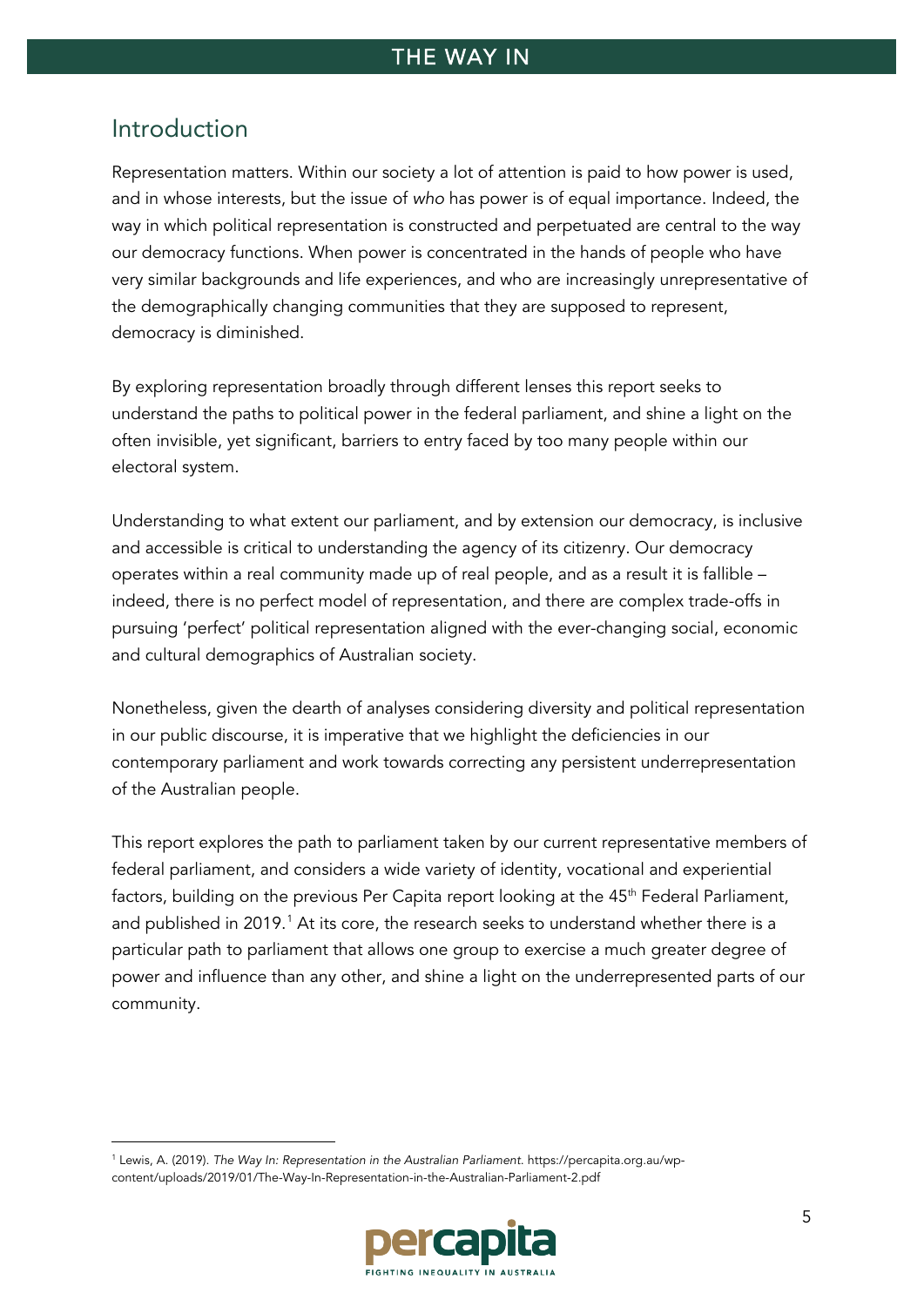## <span id="page-5-0"></span>Key changes between the  $45<sup>th</sup>$  and  $46<sup>th</sup>$  Australian Parliaments

At its core, an election is a choice. It's a choice about what direction the country should be heading in, how we might get there and how quickly we want to get there. However, it's also a choice who we want to be driving us and how much trust them to deliver on the promises they make.

There were a number of changes to the composition of our parliament made at the last federal election. Most obviously, the political composition of the parliament changed, however marginally (see Figure 1). In the House of Representatives where government is formed, the governing Liberal/National Coalition won 77 seats, the Labor opposition won 68 seats and the minor parties and independents saw no change to the number of seats held. This represented a net gain of 1 seat for the Coalition and a net loss of 1 seat for Labor, with 10 seats changing hands.<sup>[2](#page-5-1)</sup>

However, within that relatively small overall change in the Government's majority, there were significant gains by the Queensland Liberal National Party, and a reduction in the number of independents in parliament.



### Figure 1 45th and 46th Parliaments by party affiliation

<span id="page-5-1"></span><sup>&</sup>lt;sup>2</sup> While the seat of Indi saw the retiring independent Cathy McGowan step down and a new independent Helen Haines take the seat, Ms. Haines was chosen by Ms. McGowan and the *Voices of Indi* movement as her successor and thus is viewed as an independent retention rather than a seat changing hands.

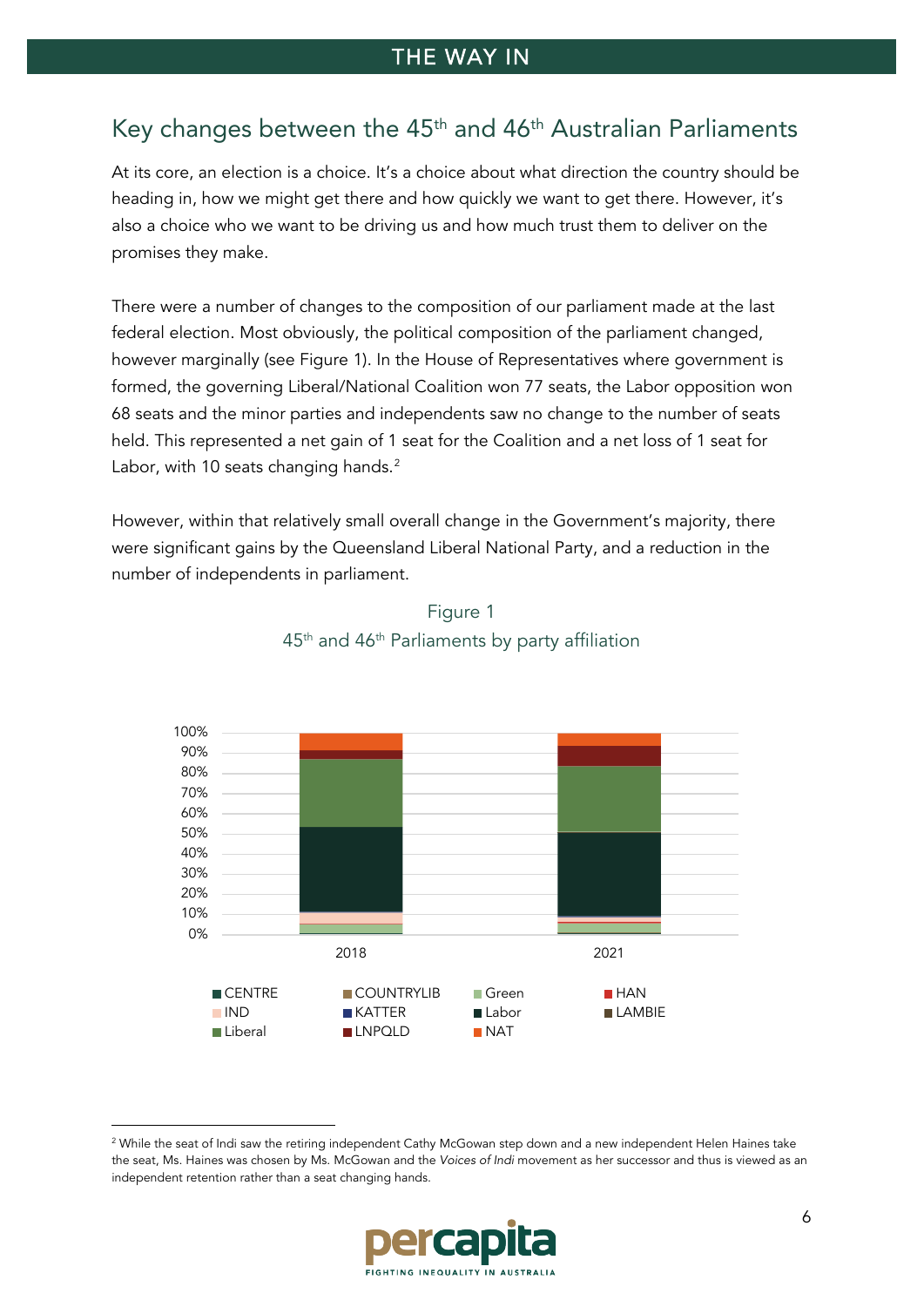At the election, there were a total of 1056 candidates nominating for a seat in the House of Representatives, standing to represent the communities in their electorate. Of this cohort, 32.29% or 341 were women (see Figure 2). After the election, 46 women were elected meaning that 30.67% of elected representatives within the House were women.



Figure 2 Candidates by gender, 2019 federal election

Within the Senate, there were a total of 458 candidates, where 178 or 38.86% were women. However, following the election approximately 52.5% of senators were women. As a result of the most recent election and crucial changes to the laws governing the election of senators, the Senate is now approaching parity with a ratio of 39 men to 37 women.

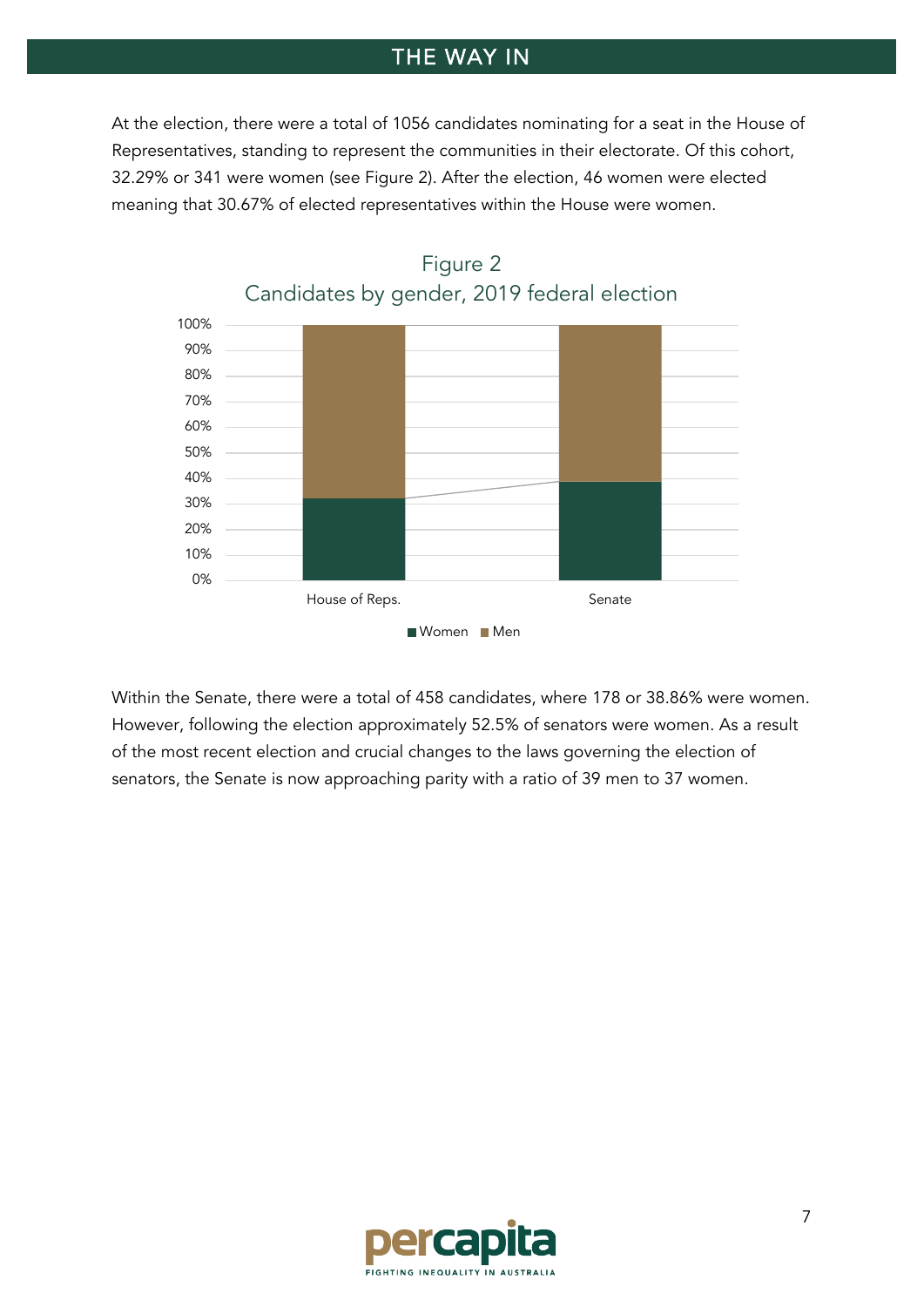# <span id="page-7-0"></span>Demographics of the 46<sup>th</sup> Australian Parliament

#### <span id="page-7-1"></span>Gender

Despite years of focus on gender representation in parliament, men remain overrepresented in parliament at the expense of all other gender identities. Overall, representativeness has improved since the last study was conducted, but the results are still dominated by men (see Table 1). Labor (47.9%) and the Greens (60%) have done most of the heavy lifting regarding women's participation in parliament: within the Coalition, the situation remains dire. While the Liberals have seen some modest improvements in representation, both Coalition parties are overwhelmingly dominated by men. As yet, no elected federal MPs or Senators have identified as non-binary.

|        | Australia | Parliament | <b>ALP</b> | <b>Coalition</b> | Liberal | <b>LNP</b> | <b>National</b> | <b>Greens</b> | Independent |
|--------|-----------|------------|------------|------------------|---------|------------|-----------------|---------------|-------------|
|        |           | (227)      | (94)       | (112)            | (75)    | (23)       | (14)            | (10)          | /Other (11) |
| Women  | 50.7%     |            | 47.9%      | 26.8%            | 30.7%   | 13.0%      | $28.6\%$ (4)    | $60\%$ (6)    | 45.5% (5)   |
|        |           | 37.9% (86) | (45)       | (30)             | (23)    | (3)        |                 |               |             |
| Men    | 49.3%     | 62.1%      | 52.1%      | 73.2%            | 69.3%   | 87.0%      | 71.4%           | $40\%$ (4)    | 54.5% (6)   |
|        |           | (141)      | (49)       | (82)             | (52)    | (20)       | (10)            |               |             |
| Non-   | 0%        | 0%         | 0%         | 0%               | 0%      | 0%         | 0%              | 0%            | 0%          |
| binary |           |            |            |                  |         |            |                 |               |             |

## Table 1 Party level gender representation data

Gender representation in cabinet presents an interesting pattern that reflects the overall pattern of representation. Labor's shadow cabinet has significantly more women than the Coalition's governmental cabinet. However, this is due in part to the Coalition being comprised of multiple political entities (namely the Liberal Party, the Country Liberal Party, the Queensland Liberal National Party, and the Nationals), each with lower than average representation of women in positions of leadership. This plays a role in limiting opportunities for women, as each woman faces institutional barriers and biases in their own sub-party systems, which are then also encountered in the federal parliamentary system.

Notably, the Australian parliament lags many others significantly in gender diversity. Data procured from the Inter Parliamentary Union (IPU) suggests that Australia ranks 50<sup>th</sup> in parliamentary gender diversity<sup>[3](#page-7-2)</sup> (see Appendix 3 for further analyses).

<span id="page-7-2"></span><sup>3</sup> <https://www.ipu.org/parliament/au>

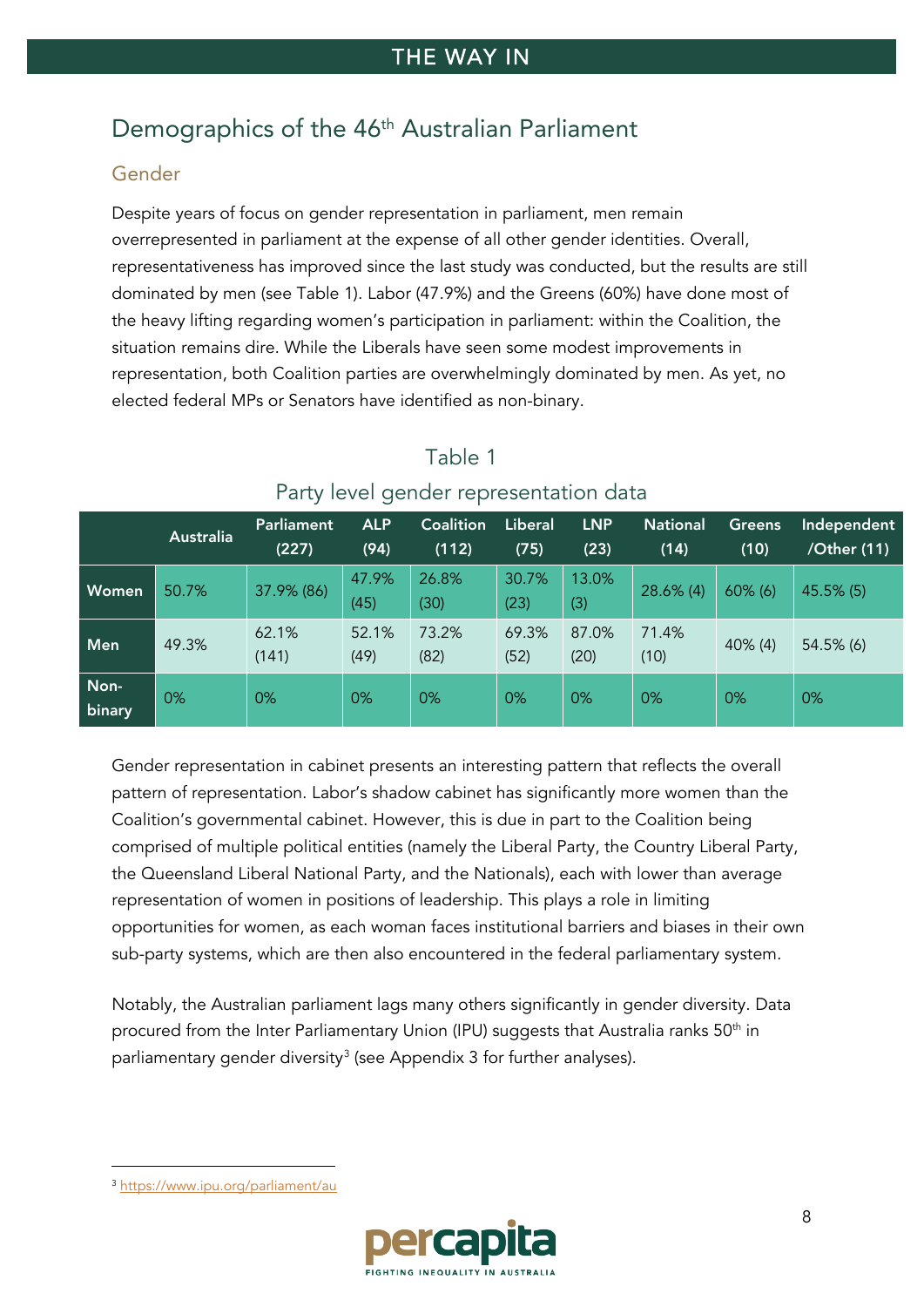#### <span id="page-8-0"></span>Generational Representation

The way that generational priorities affect politics has drawn much attention over recent years, as the ramifications of climate change will be felt longer and more acutely by younger generations. Australia is also experiencing a growing generational divide between older people who have benefitted from economic and social policies which provided them opportunities to access free education and affordable housing, and subsequently to increase their wealth through property holdings and secure jobs that are increasingly out of reach for younger Australians. Therefore, the adequacy of representation from a generational perspective is critical to ensure our parliament is serving the interests of the nation equally, with an eye to its future prosperity.

When exploring the generational diversity of our parliament, it is worth noting that age diversity is improving, as would be anticipated (see [Figure 3\)](#page-8-1). However, as with other identity categories, the current parliament remains unrepresentative on generational lines.

The 46th Parliament represented somewhat of a generational shift, with the ratio of Baby Boomers to Gen X changing markedly from the 45th Parliament. Gen X is now the largest cohort in parliament by a significant margin. Unsurprisingly, both ends of the generational landscape are absent from parliament, with no representation of the Silent Generation or Gen Z.



## <span id="page-8-1"></span>Figure 3 Generational representation in the 45th and 46th Parliaments

Within the 45th Parliament, the Labor and National parties contained large cohorts from the Baby Boomer generation, while the Greens and Liberal parties had large Gen X cohorts (see Figure 4). The Greens show the most balance across the three cohorts, where parity is easier to attain given the small sample size of the party. At the 2019 election, both the Labor and Liberal parties increased their Millenial cohorts, with the Labor party also increasing its representation of Gen X.

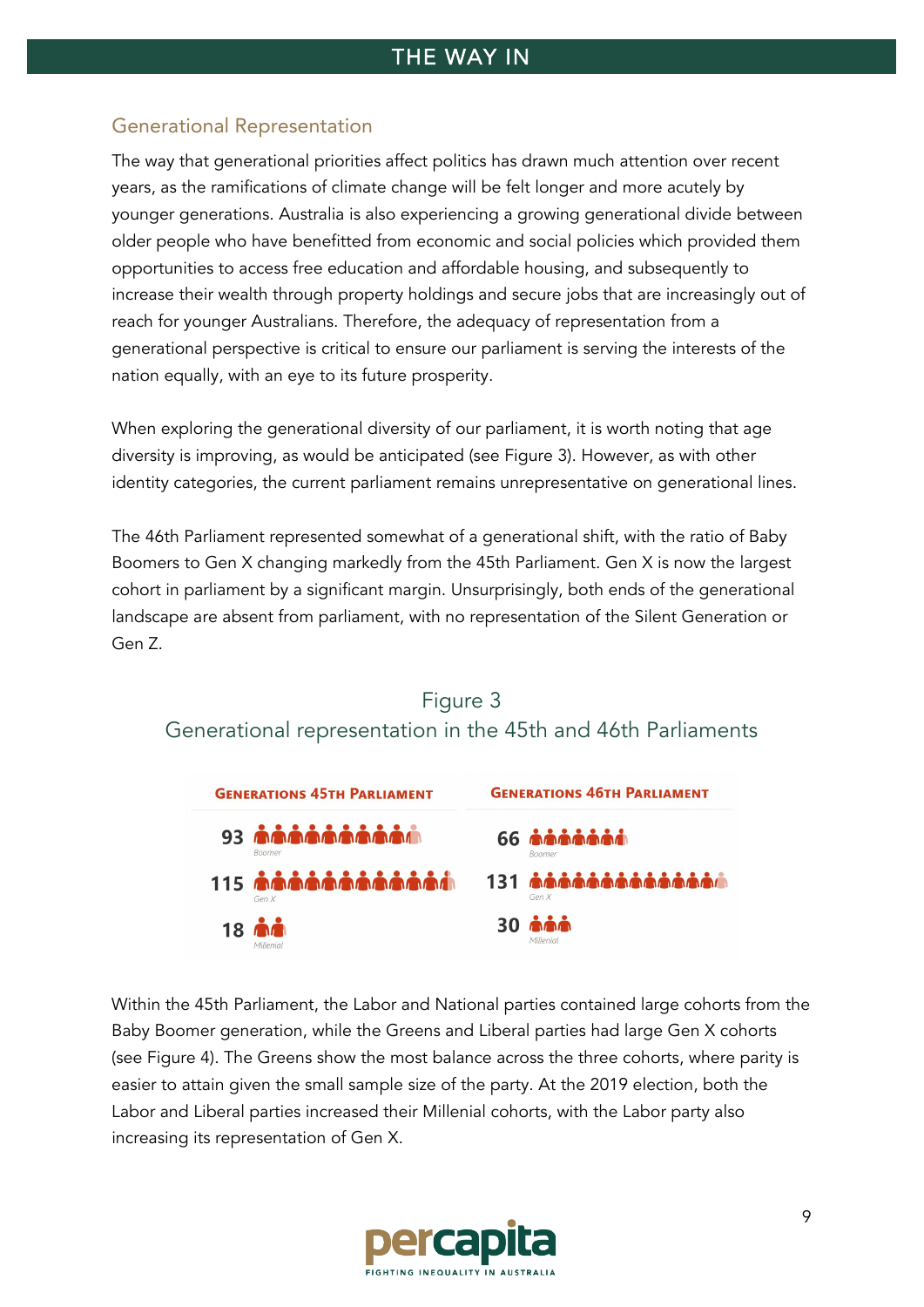Figure 4 Generational representation by party, 45<sup>th</sup> & 46<sup>th</sup> Parliaments



#### <span id="page-9-0"></span>Place of Birth

A significant proportion of the Australian population is born overseas, nearly one in three of us, [4](#page-9-1) and it would be logical to assume that this would result in an approximate number of parliamentarians who were born overseas as well. However, Australian parliamentarians are overwhelmingly born locally (see Table 2).

## Table 2

## Representation by birthplace, by party

|             | Australian | Parliament | <b>ALP</b> | <b>Coalition</b> | <b>Liberal</b> | <b>LNP</b> | <b>National</b> | <b>Greens</b> | Independent/      |
|-------------|------------|------------|------------|------------------|----------------|------------|-----------------|---------------|-------------------|
|             | population | (227)      | (94)       | (112)            | (75)           | (23)       | (14)            | (10)          | <b>Other (11)</b> |
| Born in     | 70.2%      | 89.4%      | 89.4%      | 94.6%            | 92.0%          | 100%       | 100%            | 50%           | $72.7\%$ (8)      |
| Australia   |            | (203)      | (84)       | (106)            | (69)           | (23)       | (14)            | (5)           |                   |
| <b>Born</b> | 29.8%      | 10.6%      | 10.6%      | 5.4%             | 8.0%           | 0%         |                 | 50%           | $27.3\%$ (3)      |
| overseas    |            | (24)       | (10)       | (6)              | (6)            | (0)        | $0\%$ (0)       | (5)           |                   |

When we consider the birthplaces of our current parliamentarians, considerable differences are apparent between parties, but all fall well short of being representative of the wider community. Notably, the National party has no parliamentarians born overseas, while both

<span id="page-9-1"></span><sup>4</sup> Australian Bureau of Statistics. (2021). 30% of Australia's Population Born Overseas. https://www.abs.gov.au/mediacentre/media-releases/30-australias-population-born-overseas

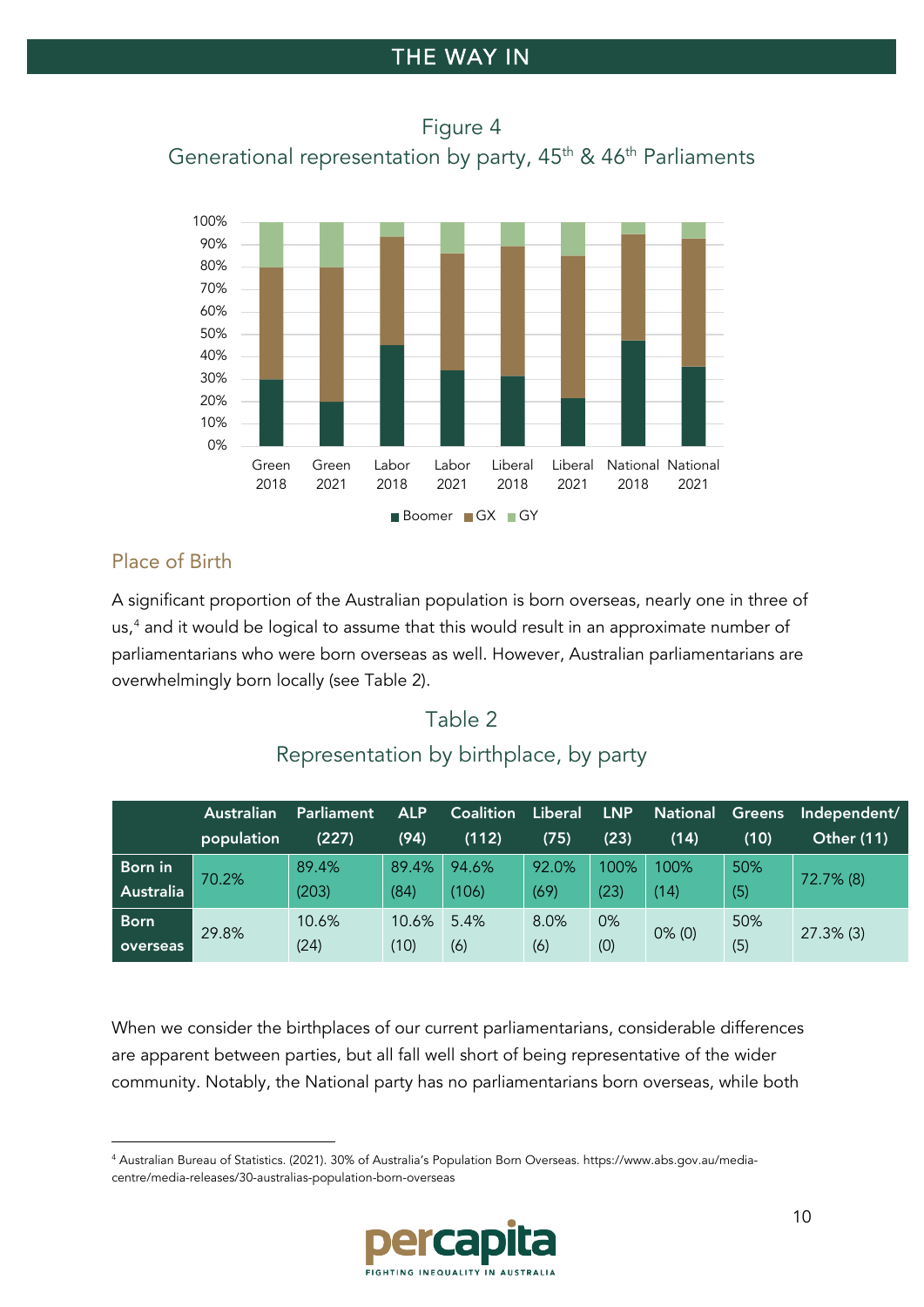the Labor and Liberal parties have significant minorities of foreign-born parliamentarians. The minor parties and independents have the largest foreign-born cohorts.

<span id="page-10-1"></span>There is also a lack of diversity *within* the overseas-born cohort of current parliamentarians, with the majority of those born overseas come from continental Europe (see [Figure 5\)](#page-10-1).

# Figure 5 Countires of Birth, 46<sup>th</sup> Parliament



# Where our parliamentarians were born

It is important to note that while representation of place of birth is important, it does not adequately capture the diversity of ethnic and cultural identity in the Australian community.

### <span id="page-10-0"></span>Cultural background

Australia is one of the most ethnically and culturally diverse nations in the world. Research has shown that Australia is also arguably the most successful multicultural nation in the world, with migrants to Australia experiencing the quickest rate of social mobility between the generations.<sup>[5](#page-10-2)</sup> Yet, as shown in our 2018 report on the make-up of the  $45<sup>th</sup>$  Parliament, this is yet to translate into comparable diversity in our elected representatives.

The results of our current analysis are consistent with that of the 2018 report. While there has been some modest improvement in diversity along the lines of cultural background, the vast majority of cultural and ethnic diversity derives from individuals with European and North American heritage (see Table 3).

<span id="page-10-2"></span><sup>5</sup> Soutphommasane, T. (2012). *Don't go back to where you came from: Australia's Multicultural Genius*. NewSouth Books.

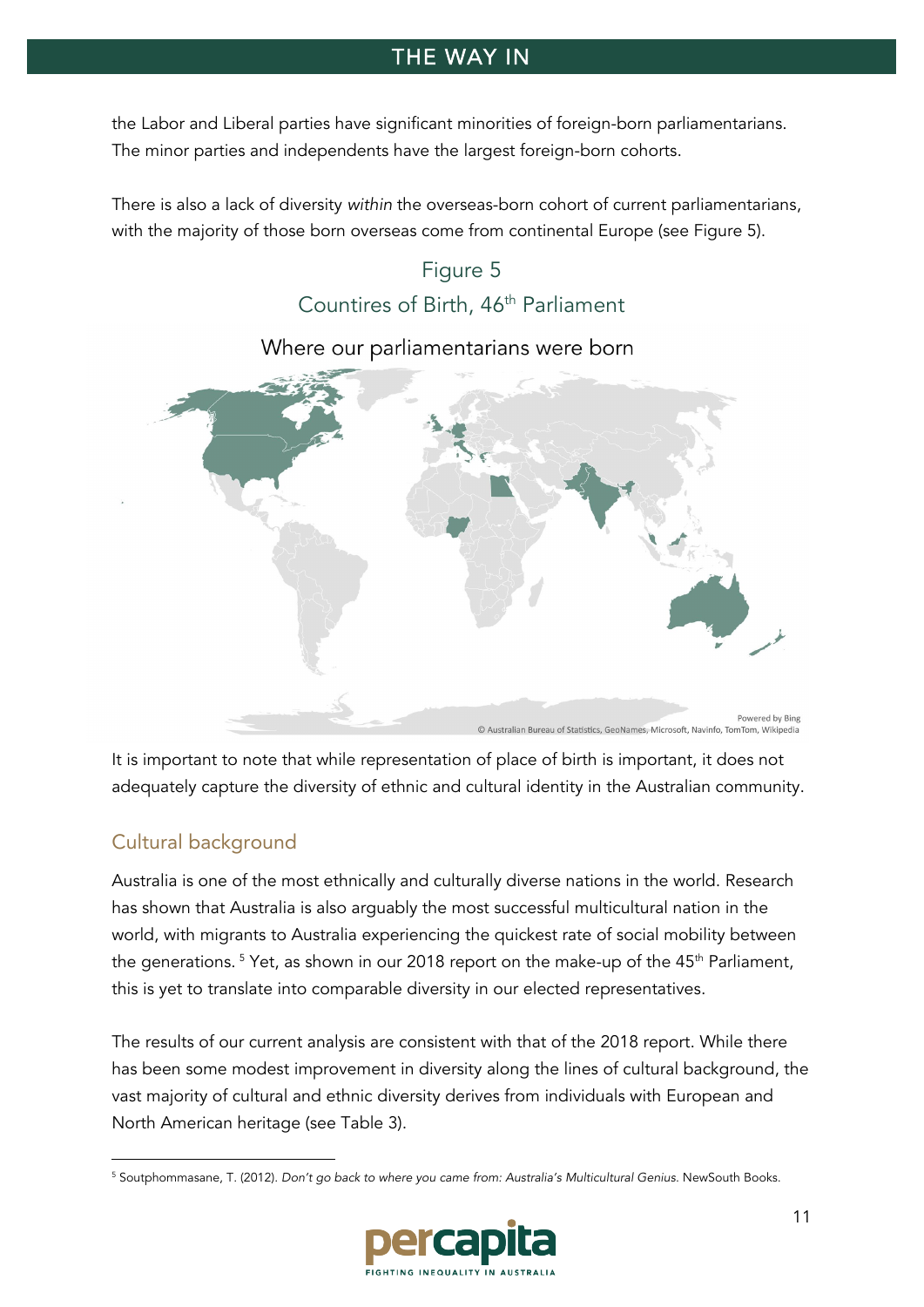# Table 3 Cultural background, by party

<span id="page-11-0"></span>

|                                                               | Australia  | Parliament<br>(227) | <b>ALP</b><br>(94) | Coalition<br>(112) | LP &<br><b>CLP</b><br>(75) | <b>LNP</b><br>(23) | NP<br>(14)    | Greens<br>(10) | Independent<br>(11) |
|---------------------------------------------------------------|------------|---------------------|--------------------|--------------------|----------------------------|--------------------|---------------|----------------|---------------------|
| 'Australian' +<br><b>NW</b><br>European                       | $~178.3\%$ | 86.9% (197)         | 85.1% (80)         | 88.4%<br>(99)      | 86.7%<br>(65)              | 91.3%<br>(21)      | 92.3%<br>(13) | 70% (7)        | 100% (11)           |
| Aboriginal &<br><b>Torres Strait</b><br>Islander              | 2.80%      | $3.2\%$ (7)         | $4.4\%$ (4)        | $0.9\%$ (1)        | $1.3\%$ (1)                | $0\%$ (0)          | $0\%$ (0)     | $20\% (2)$     | $0\%$ (0)           |
| Oceanian<br>excl.<br>Australian &<br><b>ATSI</b>              | 1.68%      | $0.4\%$ (1)         | $0\%$ (0)          | $0.9\%$ (1)        | $0\%$ (0)                  | 4.3%<br>(1)        | $0\%$ (0)     | $0\%$ (0)      | $0\%$ (0)           |
| Italian                                                       | 4.27%      | $3.5\%$ (8)         | $3.2\%$ (3)        | $4.5\%$ (5)        | $4.0\%$ (3)                | 4.3%<br>(1)        | 7.1%<br>(1)   | $0\%$ (0)      | $0\%$ (0)           |
| Greek                                                         | 1.70%      | $1.3\%$ (3)         | $2.1\%$ (2)        | $0.9\%$ (1)        | $1.3\%$ (1)                | $0\%$ (0)          | $0\%$ (0)     | $0\%$ (0)      | $0\%$ (0)           |
| Southern &<br>Eastern<br>European<br>excl. Italian &<br>Greek | 4.98%      | $0.9\%$ (2)         | $1.1\%$ (1)        | $0.9\%$ (1)        | $1.3\%$ (1)                | $0\%$ (0)          | $0\%$ (0)     | $0\%$ (0)      | $0\%$ (0)           |
| North African<br>& Middle<br>Eastern                          | 2.83%      | $1.3\%$ (3)         | $2.1\%$ (2)        | $0.9\%$ (1)        | $1.3\%$ (1)                | $0\%$ (0)          | $0\%$ (0)     | $0\%$ (0)      | $0\%$ (0)           |
| Filipino                                                      | 1.30%      | $0\%$ (0)           | $0\%$ (0)          | $0\%$ (0)          | $0\%$ (0)                  | $0\%$ (0)          | $0\%$ (0)     | $0\%$ (0)      | $0\%$ (0)           |
| Vietnamese                                                    | 1.26%      | $0\%$ (0)           | $0\%$ (0)          | $0\%$ (0)          | $0\%$ (0)                  | $0\%$ (0)          | $0\%$ (0)     | $0\%$ (0)      | $0\%$ (0)           |
| South-East<br>Asian excl.<br>Filipino &<br>Vietnamese         | 1.31%      | $0.9\%$ (2)         | $1.1\%$ (1)        | $0.9\%$ (1)        | $1.3\%$ (1)                | $0\%$ (0)          | $0\%$ (0)     | $0\%$ (0)      | $0\%$ (0)           |
| Chinese                                                       | 5.19%      | $0.4\%$ (1)         | $0\%$ (0)          | $0.9\%$ (1)        | $1.3\%$ (1)                | $0\%$ (0)          | $0\%$ (0)     | $0\%$ (0)      | $0\%$ (0)           |
| North-East<br>Asian excl.<br>Chinese                          | 0.88%      | $0\%$ (0)           | $0\%$ (0)          | $0\%$ (0)          | $0\%$ (0)                  | $0\%$ (0)          | $0\%$ (0)     | $0\%$ (0)      | $0\%$ (0)           |
| Indian                                                        | 2.65%      | $0.4\%$ (1)         | $0\%$ (0)          | $0.9\%$ (1)        | 1.3%(1)                    | $0\%$ (0)          | $0\%$ (0)     | $0\%$ (0)      | 0% (0)              |
| Southern &<br>Central Asian<br>excl. Indian                   | 2.15%      | $0.4\%$ (1)         | $0\%$ (0)          | $0\%$ (0)          | $0\%$ (0)                  | $0\%$ (0)          | $0\%$ (0)     | $10\%$ (1)     | $0\%$ (0)           |
| Peoples of<br>the Americas                                    | 1.13%      | $0.4\%$ (1)         | $1.1\%$ (1)        | $0\%$ (0)          | $0\%$ (0)                  | $0\%$ (0)          | $0\%$ (0)     | $0\%$ (0)      | 0% (0)              |
| Sub-Saharan<br>African                                        | 1.11%      | $0\%$ (0)           | $0\%$ (0)          | $0\%$ (0)          | $0\%$ (0)                  | $0\%$ (0)          | $0\%$ (0)     | 0% (0          | $0\%$ (0)           |

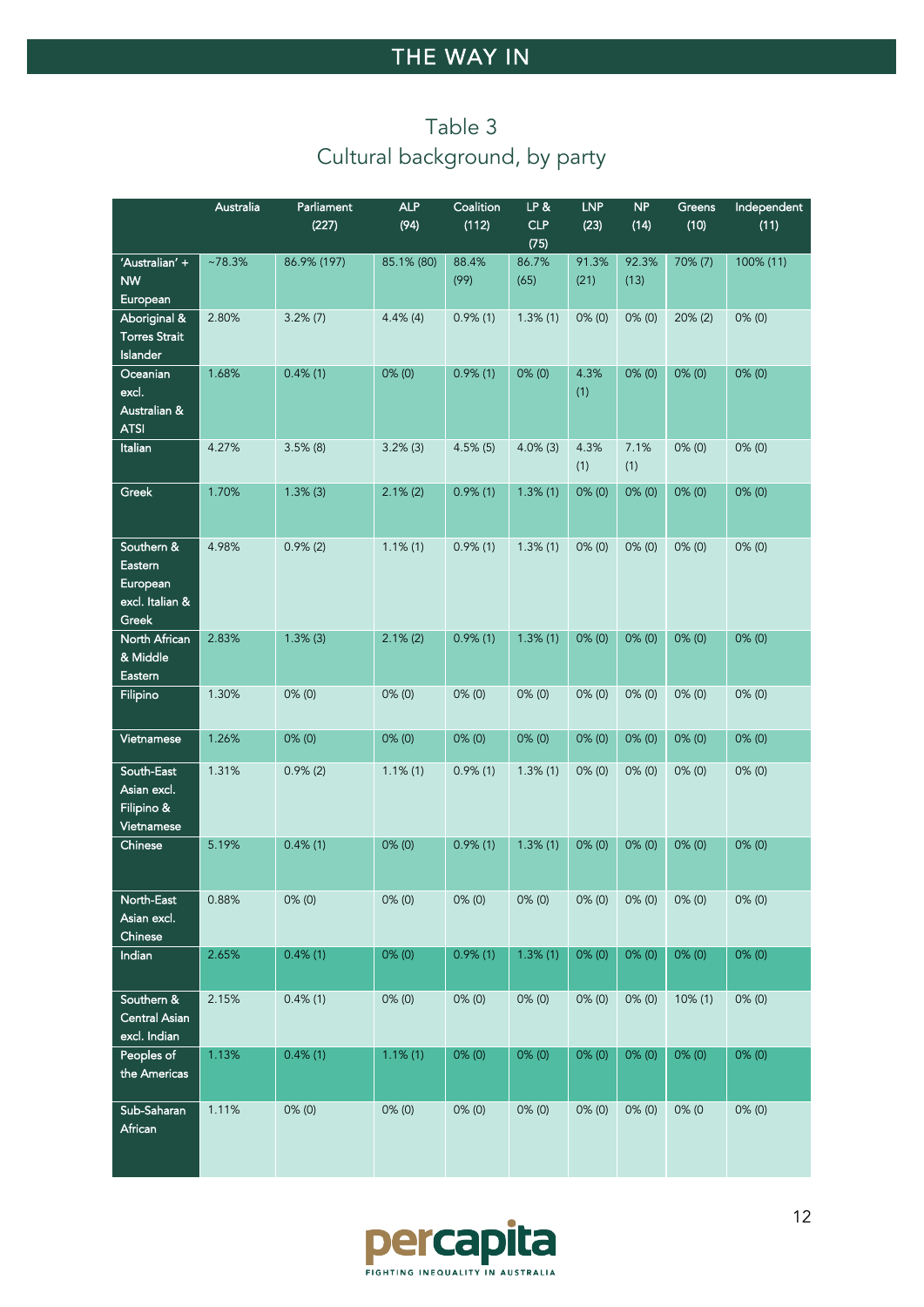#### <span id="page-12-0"></span>Aboriginal and Torres Strait Islander representation

While the number of Aboriginal and Torres Strait Islander (ATSI) parliamentarians has increased since the 45<sup>th</sup> Parliament, only Labor (4.4%) and the Greens (22%) have enough parliamentarians from ATSI backgrounds to adequately represent the Indigenous population (2.8%).

The Greens, having appointed their first two Indigenous senators to casual vacancies since the 2019 election, now have the largest percentage of Indigenous representatives, with two of their ten members possessing ATSI heritage, whereas they had none until June 2020.

The Labor party has the largest number of members with ATSI heritage, with four Indigenous parliamentarians at the time data was collected for this report.[6](#page-12-2)

One member of the crossbench, Senator Jacqui Lambie, is listed as identifying as Indigenous<sup>[7](#page-12-3)</sup>.

This is the area in which we have seen the most progress in representation between the  $45<sup>th</sup>$ and 46<sup>th</sup> Parliament, due to recent Senate appointments by the Greens and the ALP. The current parliament is now proportionally representative of Indigenous Australians, with a parliamentary share of 3.2% compared to a population share of 2.8%. It is important to note that, while the  $46<sup>th</sup>$  Australian Parliament has the largest number of Indigenous representatives in its history, constitutional recognition of an Indigenous Voice to Parliament remains the critical representative model developed through a deliberative process and agreed to by Indigenous people through the Uluru Statement from the Heart.

#### <span id="page-12-1"></span>Culturally and linguistically diverse (CALD) representation

The  $46<sup>th</sup>$  Federal Parliament is slightly more culturally and ethnically diverse than the  $45<sup>th</sup>$ , but there remains significant underrepresentation of culturally and linguistically diverse (CALD) communities, as reflected in [Table 3](#page-11-0) above.

<span id="page-12-3"></span><sup>7</sup> Richards, L. (2021). Indigenous Australian parliamentarians in federal and state / territory parliaments: a quick guide (Issue June).



<span id="page-12-2"></span><sup>&</sup>lt;sup>6</sup> We note that the number of Labor parliamentarians with ATSI heritage has since increased to five with the appointment of Senator Jana Stewart to fill a casual vacancy caused by the death of Senator Kimberly Kitching on 5 April 2022. For the purposes of this report, we have not included Senator Stewart as she was appointed to the Senate just five days before the 46<sup>th</sup> Parliament was prorogued on 11 April 2022)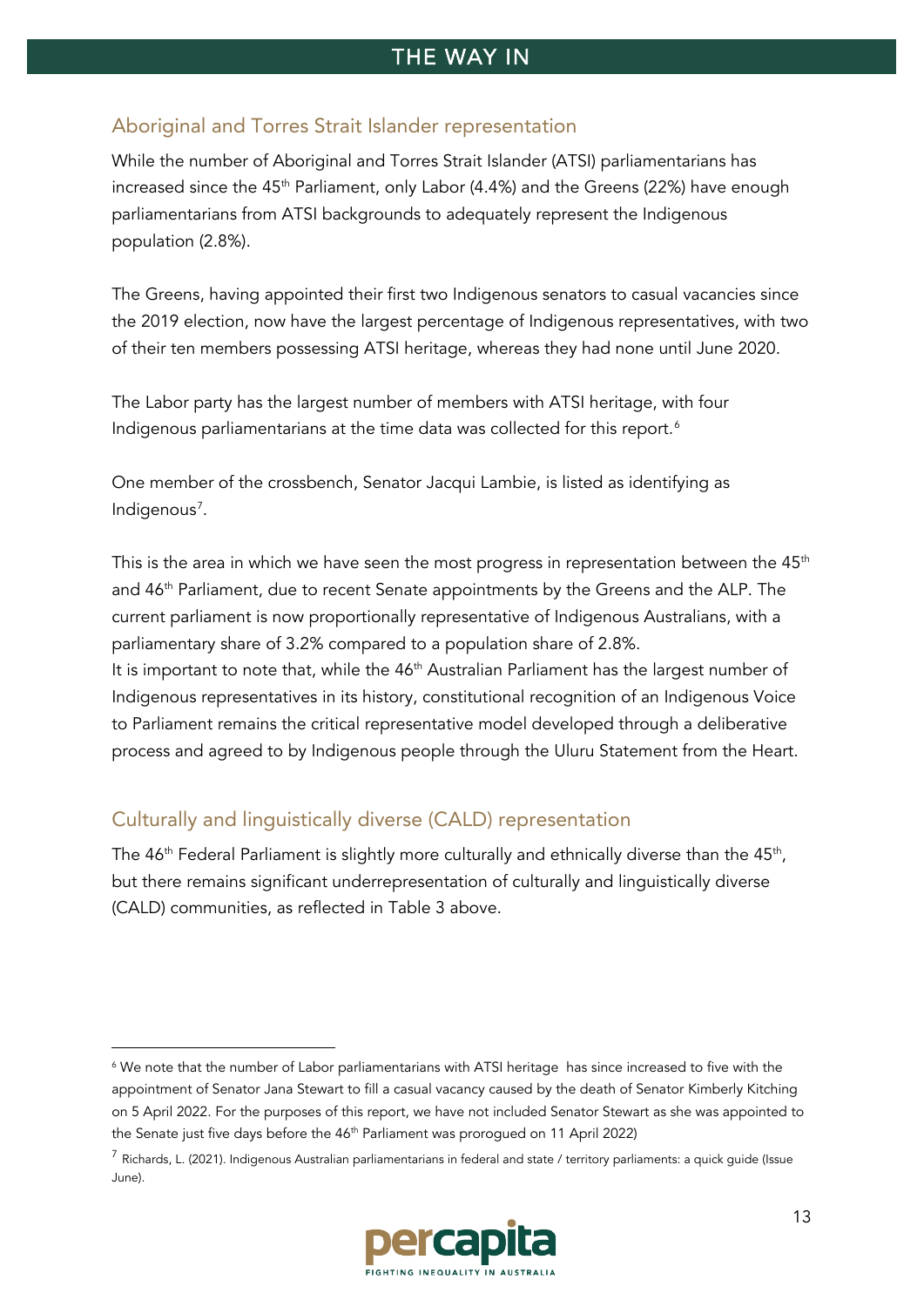As with gender, Labor leads the parties in terms of cultural diversity.<sup>[8](#page-13-0)</sup> The overall diversity trend in parliament is positive, suggesting that parliament is slowly becoming more diverse, particularly in terms of electing more parliamentarians with South Asian, Middle Eastern and North African (MENA) and South East Asian heritage. Even so, only 7% of current parliamentarians have a non-European cultural background despite approximately 18.6% of Australians identifying with a non-European cultural heritage.

<span id="page-13-0"></span><sup>&</sup>lt;sup>8</sup> While the Greens have the lowest amount of European heritage, they only have First Nations representation outside of European heritage, representing lesser overall diversity.

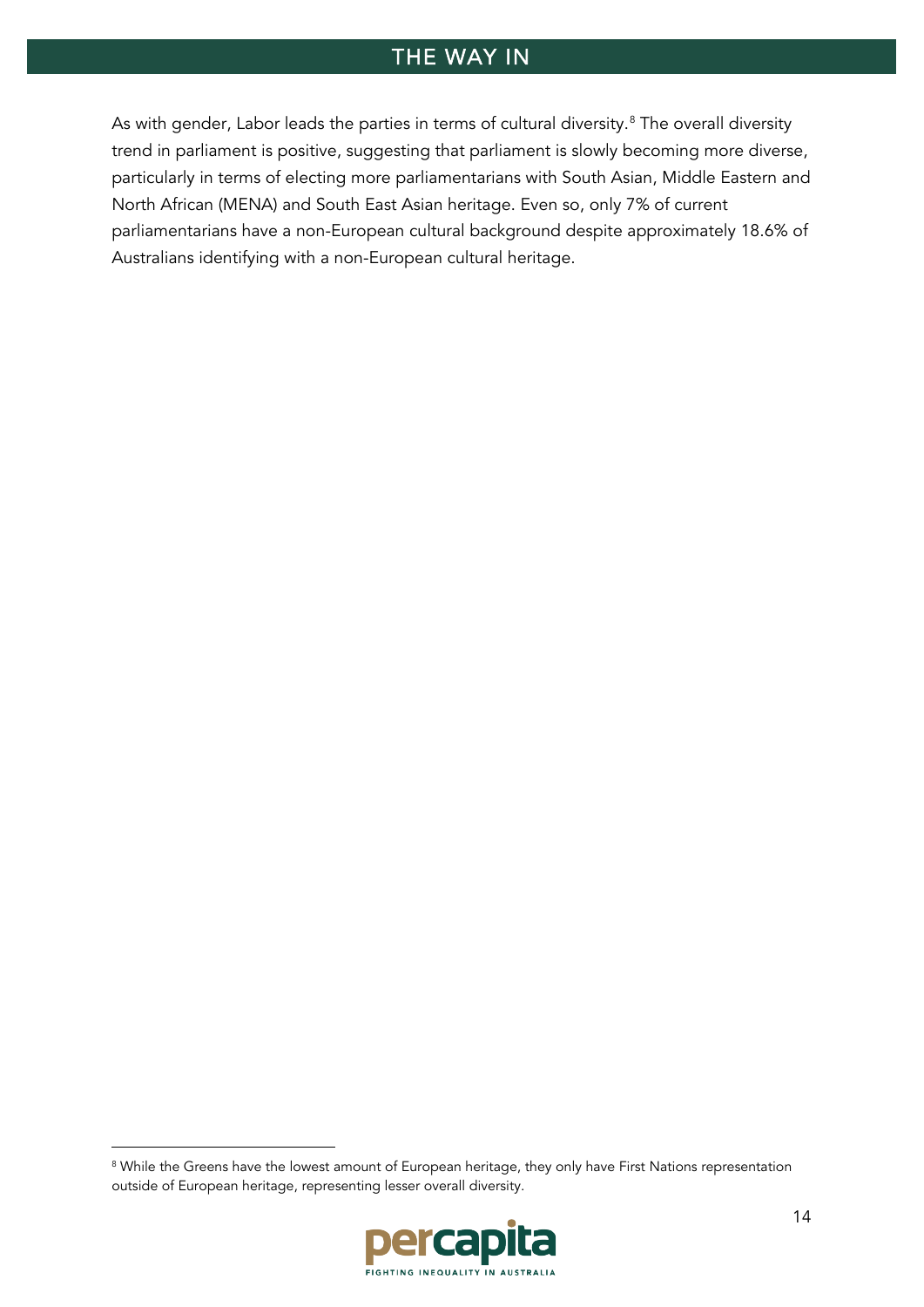# <span id="page-14-0"></span>Educational background of the 46th Australian Parliament

### <span id="page-14-1"></span>School education

In 2020, 65.6% of Australian school students were enrolled in government schools, 19.4% in Catholic schools, and 15.0% in private independent schools. [9](#page-14-3) The 46th Parliament does not align to the broader population, with parliamentarians being much more likely to receive a private education than the broader population.

Coalition parliamentarians are the most likely to receive a private education, with three quarters of Coalition MPs and Senators being educated independently. Parliamentarians from Labor, the Greens and Independents, are more likely to have received a public education. Note that Green Senator Jordan Steel-John was home-schooled.

|                          | Australia | Parliament<br>(227) | <b>ALP</b><br>(94) | Coalition<br>(112) | Liberal<br>(75) | <b>LNP</b><br>QLD<br>(23) | National<br>(14) | Greens<br>(10) | Independent/<br>Other (11) |
|--------------------------|-----------|---------------------|--------------------|--------------------|-----------------|---------------------------|------------------|----------------|----------------------------|
| Government               | 65.6%     | 38.8% (88)          | 50.0%<br>(47)      | 25.9%<br>(29)      | 26.7%<br>(20)   | 30.4%<br>(7)              | 14.2%<br>(2)     | 60%<br>(6)     | $54.5\%$ (6)               |
| Catholic                 | 19.4%     | 22.9% (52)          | 26.6%<br>(25)      | 23.2%<br>(26)      | 22.7%<br>(17)   | 17.4%<br>(4)              | 35.7%<br>(5)     | $0\%$ (0)      | $9.1\%$ % (1)              |
| Private<br>(independent) | 15.0%     | 22.0% (50)          | 11.7%<br>(11)      | 31.3%<br>(35)      | 32.0%<br>(24)   | 34.8%<br>(8)              | 21.4%<br>(3)     | 20%<br>(2)     | $18.2\%$ (2)               |
| Unknown                  |           | 15.9% (36)          | 11.7%<br>(11)      | 19.6%<br>(22)      | 18.7%<br>(14)   | 17.4%<br>(4)              | 28.6%<br>(4)     | 20%<br>(1)     | $18.2\%$ (2)               |
| Home-schooled            |           | $0.44\%$ (1)        |                    |                    |                 |                           |                  | 10%<br>(1)     |                            |

## Table 4 School education of the 46<sup>th</sup> Parliament

### <span id="page-14-2"></span>Post-School Education

The level of post-school education varies significantly amongst the parties (see Table 5). The Nationals were the most likely party to have received a High School Certificate (21%), Diploma (13%) or Undergraduate degree (40%), and no members held any postgraduate qualification. At the other end of the scale, the Greens were most likely to have a PhD (20%) while the Liberals were most likely to hold a Master's degree (34%).

<span id="page-14-3"></span><sup>9</sup> <https://www.abs.gov.au/statistics/people/education/schools/latest-release>

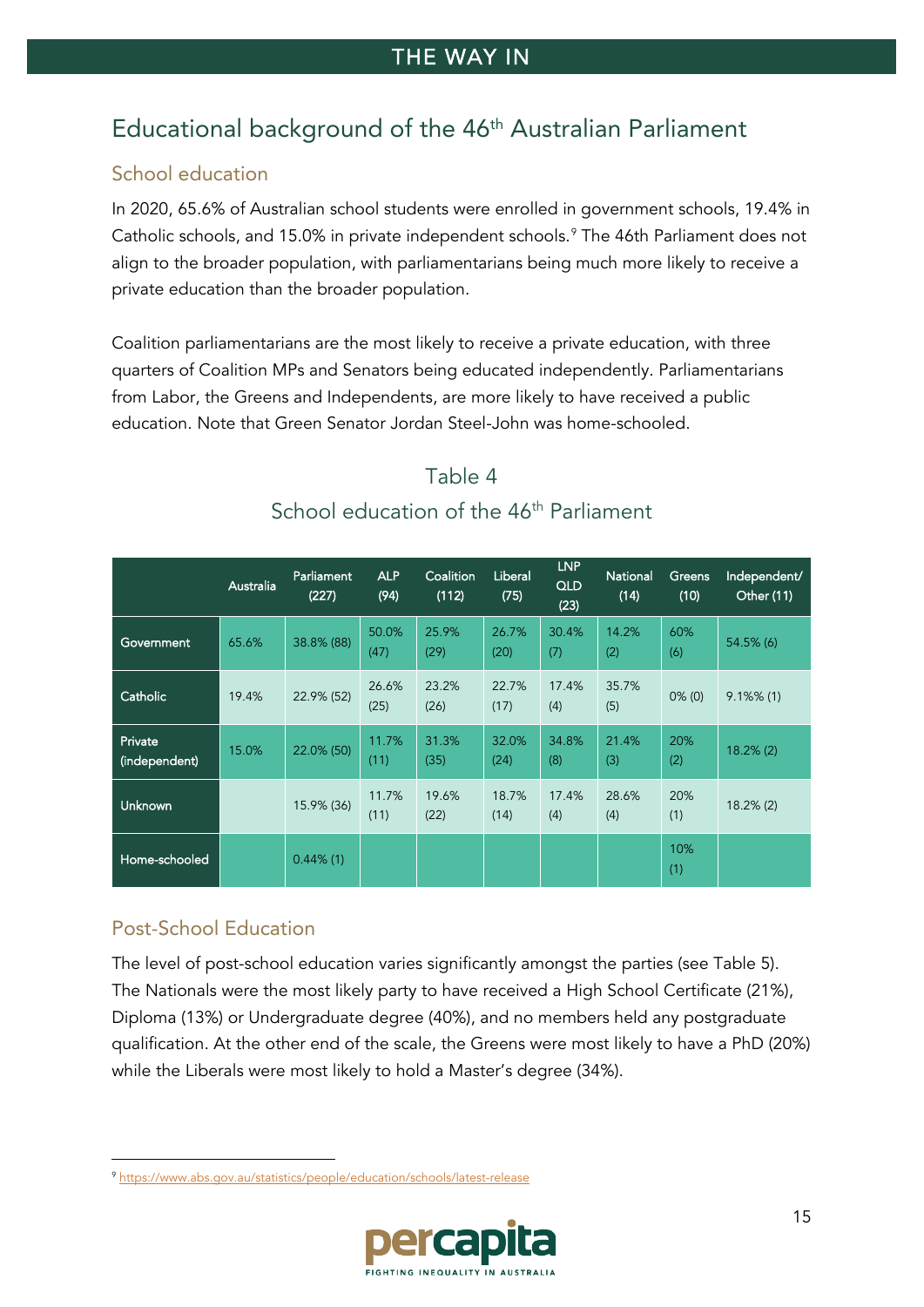|                    | Labor | Coalition | <b>Liberal</b> | <b>LNP</b> | <b>National</b> | Green | Independent |
|--------------------|-------|-----------|----------------|------------|-----------------|-------|-------------|
|                    |       |           |                | QLD        |                 |       | /Other      |
| <b>High School</b> | 11%   | 15%       | 9%             | 26%        | 21%             | 10%   | 45%         |
| <b>Diploma</b>     | 6%    | 7%        | 4%             | 13%        | 14%             | 0%    | 0%          |
| UG degree          | 44%   | 40%       | 35%            | 35%        | 64%             | 40%   | 9%          |
| Grad Cert/Dip      | 15%   | 8%        | 12%            | 9%         | 0%              | 10%   | 27%         |
| <b>Masters</b>     | 19%   | 26%       | 34%            | 17%        | 0%              | 20%   | 9%          |
| PhD                | 5%    | 2%        | 3%             | 0%         | 0%              | 20%   | 0%          |
| <b>Unknown</b>     | 0%    | 2%        | 3%             | 0%         | 0%              | 0%    | 0%          |

## Table 5 Post-school education of the 46<sup>th</sup> Parliament

The number of parliamentarians holding a Masters or PhD has increased significantly since the 45<sup>th</sup> Parliament (see [Figure 9\)](#page-15-0). To determine the overall change in qualification levels, we assign a score to each qualification based on the AQF level framework differences between qualifications. In the simplest sense, qualifications are assigned an ascending score based on their level for example from certificate, to undergraduate degree to PhD. The overall level of qualifications evidenced by members of parliament has also increased.

<span id="page-15-0"></span>



In average terms the qualification level of a parliamentarian is between an undergraduate degree level, and a graduate certificate level, equating to an undergraduate degree and

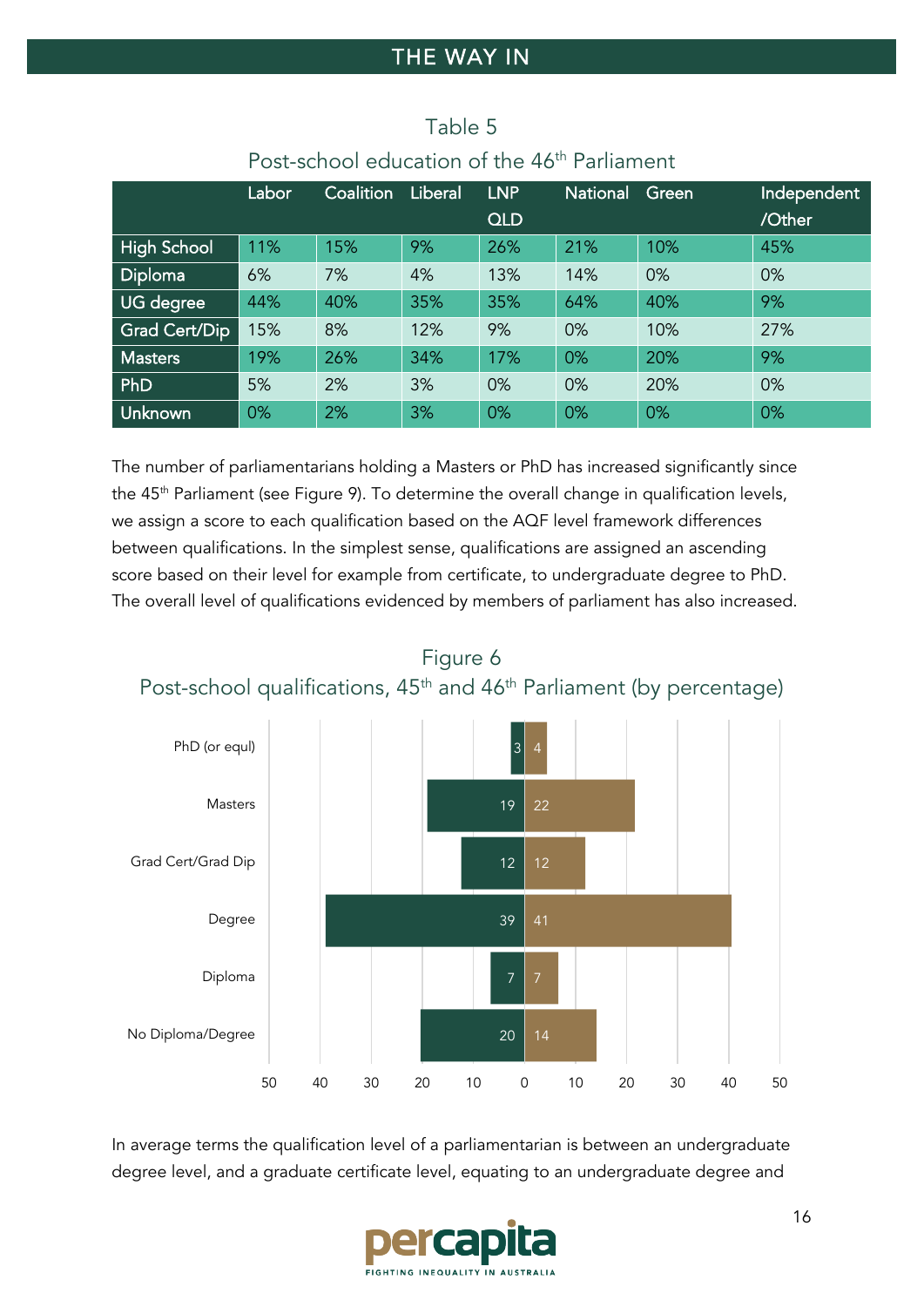50% of a graduate certificate. The change from the  $45<sup>th</sup>$  Parliament, when the average was almost exactly at the undergraduate level, equates to an 8.99% increase in qualification levels. The number of parliamentarians with a Master's degree or above rose from 22% in the last study to 26% in the most recent study.

With 79% of parliamentarians possessing a degree qualification and just over 24.3% of the Australian population possessing a degree qualification, the university educated are significantly overrepresented compared to those with a vocational background.

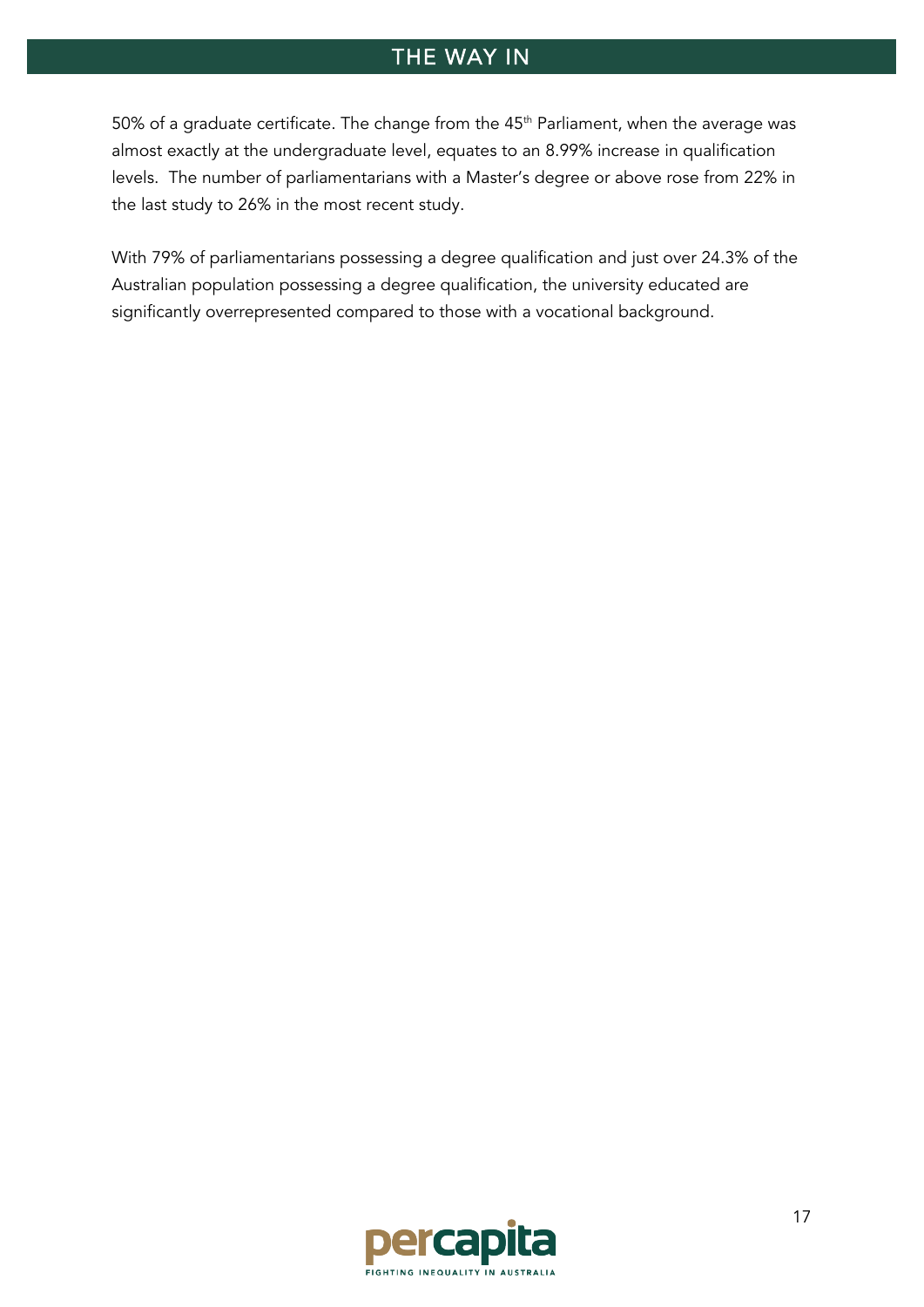# <span id="page-17-0"></span>Vocational background of the 46<sup>th</sup> Australian Parliament

The experience that leads people into politics can tell us a lot about our parliamentary representation and the leadership of our country. The occupational background of parliamentarians influences their worldview, their social networks, their personal wealth and, therefore, their policy priorities.

The current parliament has a diversity of vocational backgrounds, but the 46<sup>th</sup> Parliament continues to be dominated by people who have come from the legal profession and the ranks of political and parliamentary staff (see Figure 7). Whether this is beneficial or deleterious to the political process is open to interpretation, but the lack of diversity in vocational backgrounds of parliamentarians is notable, and arguably narrows the range of knowledge and expertise of elected policy makers.



# Figure 7 Vocational background of the 46th Parliament

While the obvious benefit of a background in law is clear within a legislature, and experience as a policy adviser or political staffer is undoubtedly valuable, it is self-evident that greater representation among parliamentarians from other fields of enterprise would strengthen the diversity of views and breadth of understanding of the needs and experiences of the Australian community.

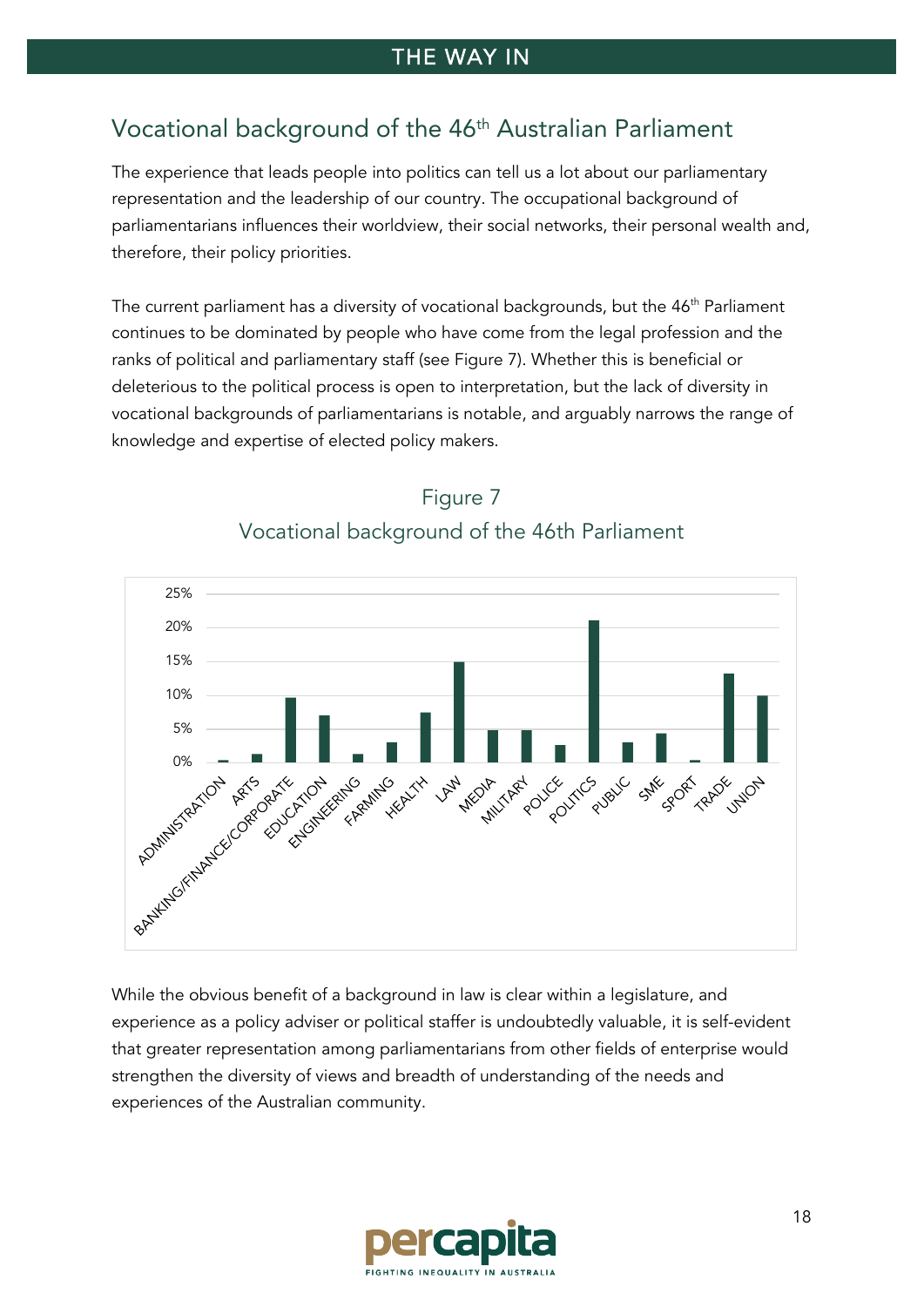Further, given the significance of farming, health, engineering and education industries within Australia, the expertise that greater representation from those backgrounds would provide could only be helpful to our elected policy makers.

The difference across party lines is also interesting. As the 'party of workers', 26% of Labor parliamentarians have a trade union background, and many of those started work 'on the shop floor'. Similarly, where the Liberal party is closely associated with business interests, 18% of Liberal parliamentarians come from the banking and finance or corporate sectors, which is the dominant background for all Coalition parties other than politics (working as a policy adviser or political staffer). The latter is the background of around one in five current parliamentarians, with similar proportions of former political staff across the aisle. Both major parties have 15% of representatives from a legal background.

Interestingly, 21% of National Party representatives are from the corporate sector, while only 7% of their members outside Queensland have a background in farming. Among the Queensland LNP that figure is 4%, while 22% come from small business. The most common occupational background for parliamentarians from the Greens Party is in health care, while the cross-bench has a significant proportion of former military officers and small business people.

|                                             | Parliament | Labor | Coalition | Liberal | <b>LNP QLD</b> | National | Greens | Independent/<br>Other |
|---------------------------------------------|------------|-------|-----------|---------|----------------|----------|--------|-----------------------|
| <b>ADMINISTRATION</b>                       | 0%         | 0%    | 0%        | 0%      | 0%             | 0%       | 10%    | $0\%$                 |
| <b>ARTS</b>                                 | 1%         | 1%    | 2%        | 0%      | 4%             | 7%       | 0%     | 0%                    |
| <b>BANKING/FINANCE/</b><br><b>CORPORATE</b> | 10%        | $1\%$ | 18%       | 18%     | 17%            | 21%      | 10%    | 0%                    |
| <b>EDUCATION</b>                            | 7%         | 12%   | 4%        | 4%      | 0%             | 7%       | 10%    | $0\%$                 |
| <b>ENGINEERING</b>                          | 1%         | 0%    | 2%        | 0%      | 9%             | 0%       | $0\%$  | 8%                    |
| <b>FARMING</b>                              | 3%         | 0%    | 5%        | 5%      | 4%             | 7%       | $0\%$  | 8%                    |
| <b>HEALTH/COMMUNITY</b>                     | 7%         | 7%    | 5%        | 4%      | 4%             | 7%       | 30%    | 17%                   |
| <b>LAW</b>                                  | 15%        | 15%   | 15%       | 22%     | 0%             | 7%       | 20%    | 8%                    |
| <b>MEDIA</b>                                | 5%         | 6%    | 5%        | 3%      | 4%             | 14%      | 0%     | 0%                    |
| <b>MILITARY</b>                             | 5%         | 1%    | 6%        | 7%      | 9%             | 0%       | 0%     | 25%                   |
| <b>POLICE</b>                               | 3%         | 1%    | 4%        | 1%      | 9%             | 7%       | 10%    | 0%                    |
| <b>POLITICS</b>                             | 21%        | 24%   | 23%       | 30%     | 4%             | 14%      | 0%     | 0%                    |
| <b>PUBLIC</b>                               | 3%         | 3%    | 3%        | 3%      | 4%             | 0%       | $0\%$  | 8%                    |
| <b>SME</b>                                  | 4%         | 0%    | 6%        | 3%      | 22%            | 0%       | 0%     | 25%                   |
| <b>SPORT</b>                                | 0%         | 0%    | 1%        | 1%      | 0%             | 0%       | $0\%$  | $0\%$                 |
| <b>TRADE</b>                                | 3%         | 2%    | 3%        | 0%      | 9%             | 7%       | 10%    | 0%                    |
| <b>UNION</b>                                | 11%        | 26%   | 0%        | 0%      | 0%             | 0%       | $0\%$  | $0\%$                 |

## Table 6 Occupational background of the 46<sup>th</sup> Parliament

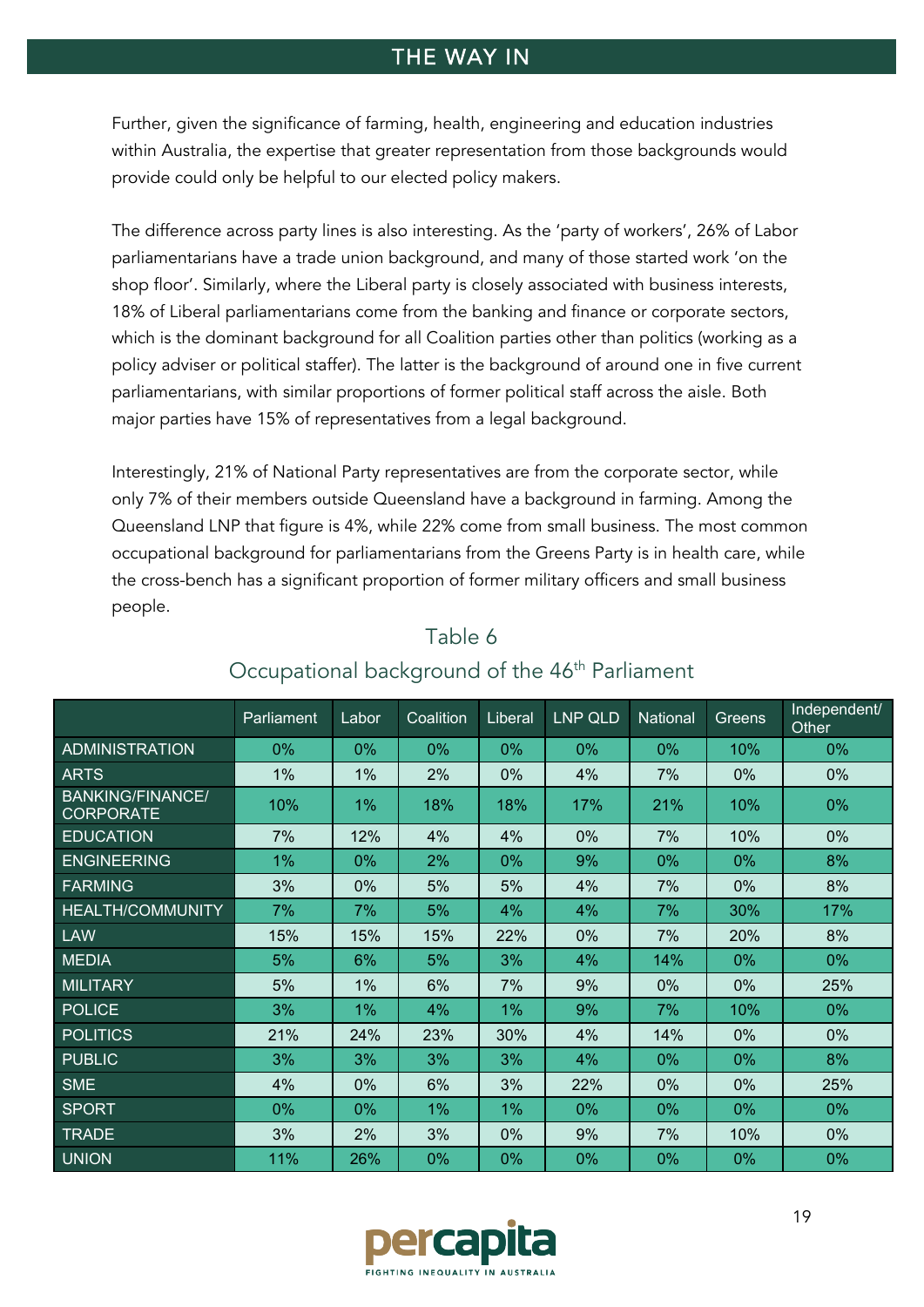# <span id="page-19-0"></span>Tenure of Parliamentarians in the 46<sup>th</sup> Australian Parliament

Little is known about the tenure of parliamentarians, yet it plays an important role in the functioning of democracy. By understanding parliamentary tenure, we are better equipped to understand not only the volatility of particular electorates but also the types of people who are likely to ascend to positions of ministerial responsibility or party leadership.

Tenure is an imperfect measure of competence and experience given that it considers neither the proximate experience nor the level of appointment, but it is a worthwhile starting point. As anticipated the major political parties contain a mixture of highly experienced longstanding members and more recent novice parliamentarians. The average tenure of the current members of parliament is 8.62 years (we note that this is influenced by the different parliamentary terms in each house, with Senators serving six year terms compared to an average three-year term in the House of Representatives (see Table 7).

Labor parliamentarians have increased their tenure from 8.65 years in 2018 to 9.59 years in 2021, while their Coalition counterparts have remained stagnant, decreasing slightly from 8.2 to 8.11 over the same period. The Greens tenure remains at 6-6.5 years, which is most likely explained by their presence in the Senate versus their single lower house parliamentarian. Additionally, tenure averages amongst independents is particularly short.

#### Table 7

# Tenure of members of the 45<sup>th</sup> and 46<sup>th</sup> Parliaments, by party (in years)

|                  | <b>LABOR</b> | <b>LIBERAL</b> | LNP QLD | <b>NATIONAL</b> | <b>GREENS</b> | <b>PHON</b> | INDEPENDENT/<br><b>OTHER</b> |
|------------------|--------------|----------------|---------|-----------------|---------------|-------------|------------------------------|
| 45 <sup>th</sup> |              | 8.6            | 9.1     | 6.3             | 6.0           | 4.0         | 4.3                          |
| 46 <sup>th</sup> |              | 8.2            | 8.7     | 6.9             | 6.5           | 5.0         | 6.0                          |

The average tenure of men in the most recent parliament continues to be greater than the tenure of women (see Figure 8), with men serving a full two years longer on average than women.

Worse still, women's tenure in parliament has decreased following the high-profile resignations of a number of female Coalition MPs, citing gender based conflict as a reason for departure.

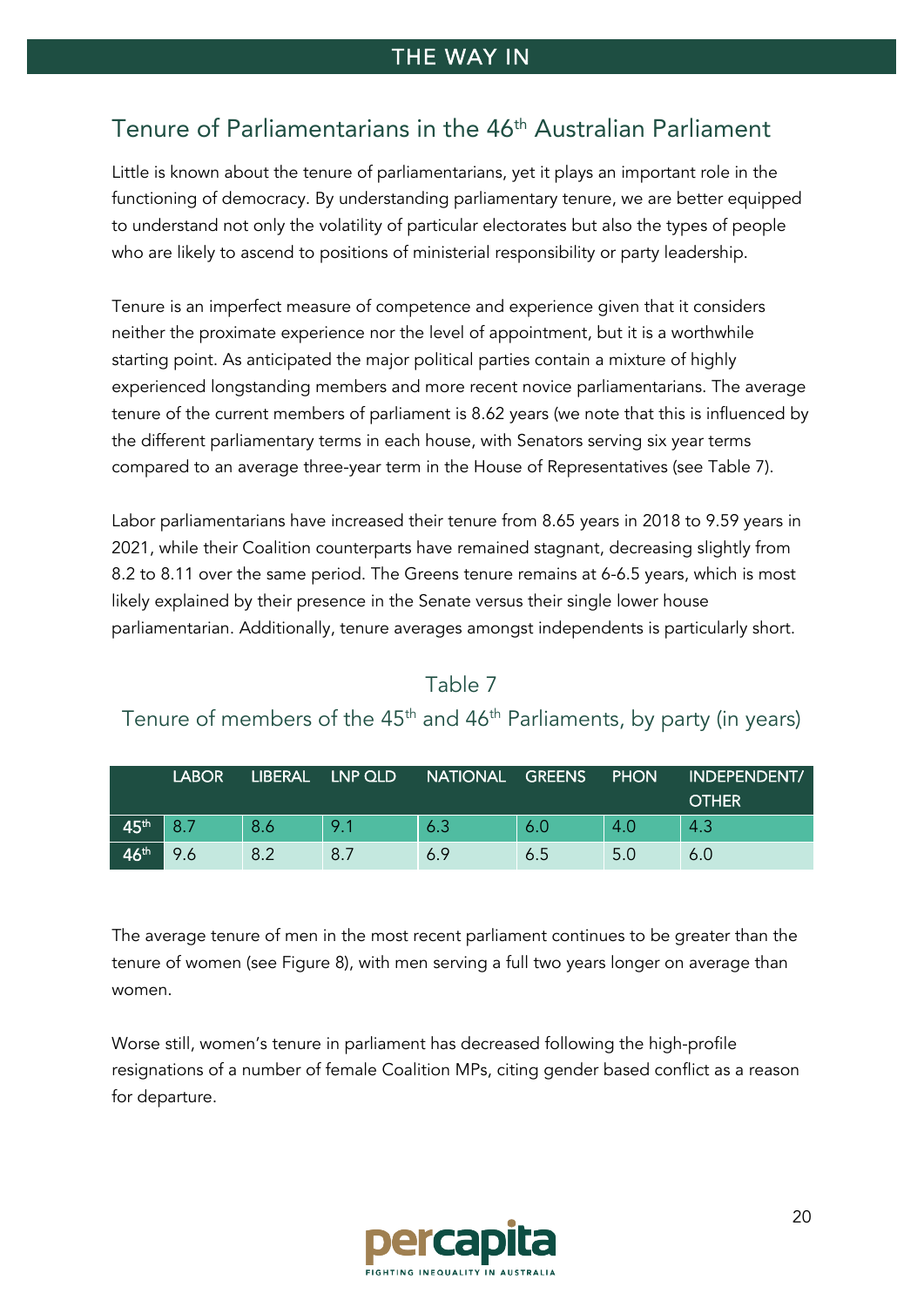

# Figure 8 Average parliamentary tenure by gender

Cultural and ethnic background also plays a significant role in determining tenure, with culturally diverse parliamentarians serving a full year less than their Anglo-European counterparts on average (see Figure 9).





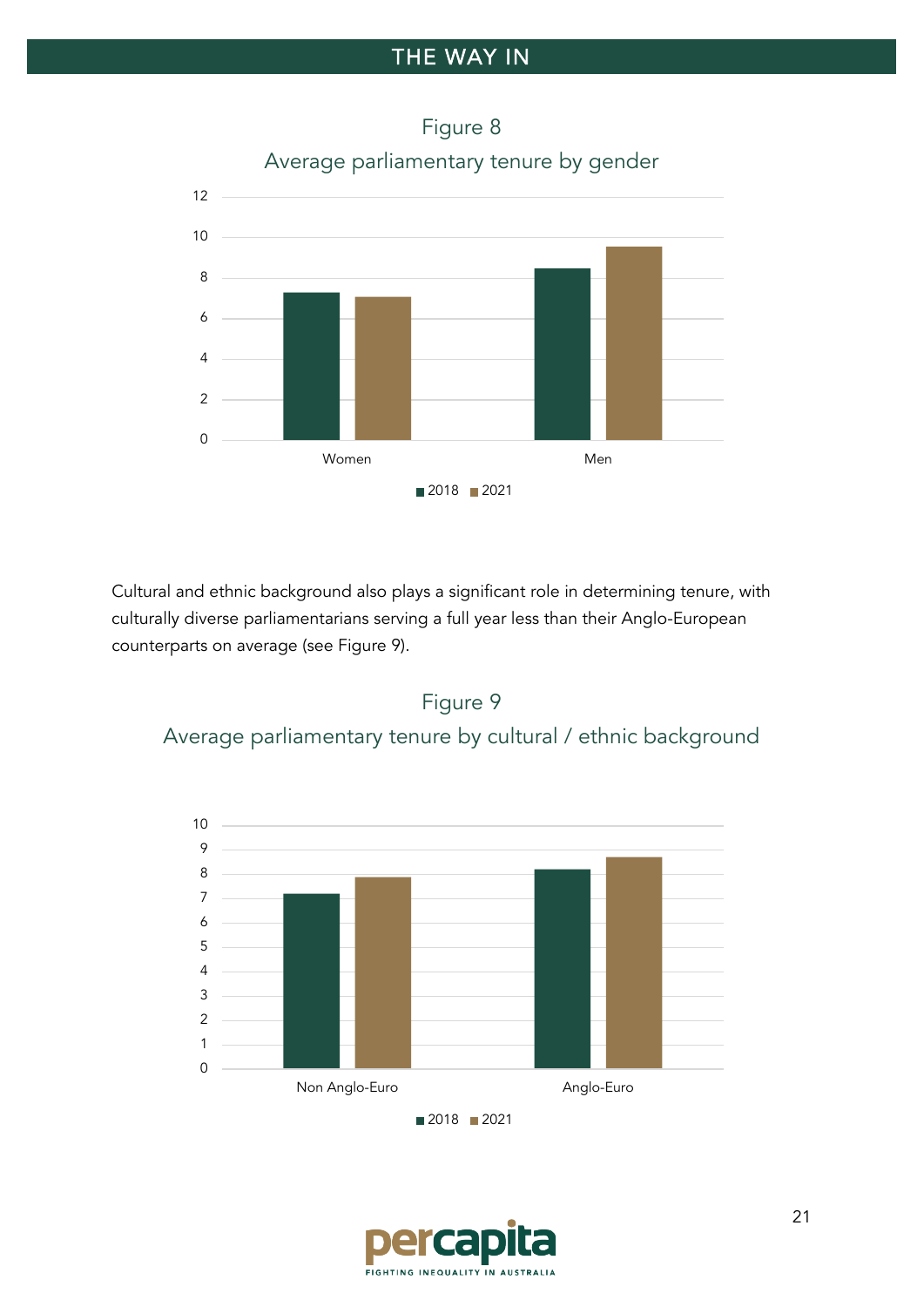# <span id="page-21-0"></span>Conclusion

Despite some improvements – most notably in the proportion of Indigenous representation, driven by Labor and the Greens – the Australian Parliament continues to be dominated by white, Anglo-European men with backgrounds in law and politics.

Favourably, there is a trend towards gender parity, again largely driven by the efforts of Labor and the Greens to increase the numbers of women in their ranks. Similarly, there have been positive steps towards more equal generational and cultural representation.

But there is a long way to go before our parliament can claim to be truly representative of its people. Not only are white men, born in Australia, from English-speaking backgrounds, with a tertiary education and a prior career in law or politics more likely to get elected, our political tenure analysis shows that they also stay longer in parliament, suggesting they are more likely to be pre-selected to stand for election in safer, less politically volatile electorates.

Overall, trends within the parliamentary data suggest that modest but not insignificant progress has been made in a number of important dimensions of representativeness, including, as noted, in the representation of Indigenous Australians and women within Labor and the Greens, and through notable generational renewal, particularly among Coalition parliamentarians, at the last federal election.

Nevertheless, the Australian Parliament continues to lag well behind its international counterparts in the ethnic and cultural diversity of its membership, and falls far short of adequately reflecting the changing demographics of our nation. Further analyses of the key dimensions of gender and ethnicity are detailed in the appendices.

What remains striking is the significant educational divide between the Australian people and their elected representatives, and the relatively narrow range of the prior vocational occupations of our elected representatives, with those from legal or political staffing backgrounds dominant. This vocational trend towards the professionalisation of politics has accelerated markedly over the last three decades, as demonstrated in our 2018 analysis, which compared the  $45<sup>th</sup>$  Parliament with the  $35<sup>th</sup>$ , in 1988.

This strongly suggests that politics has become a vocation in itself, rather than a public service undertaken by people with experience in different walks of life choosing to represent their local communities in Canberra. Whether this trend is disrupted by the significant number of independent, community-based candidates running at the 2022 election remains to be seen. It will be a pertinent question for the next study in this series.

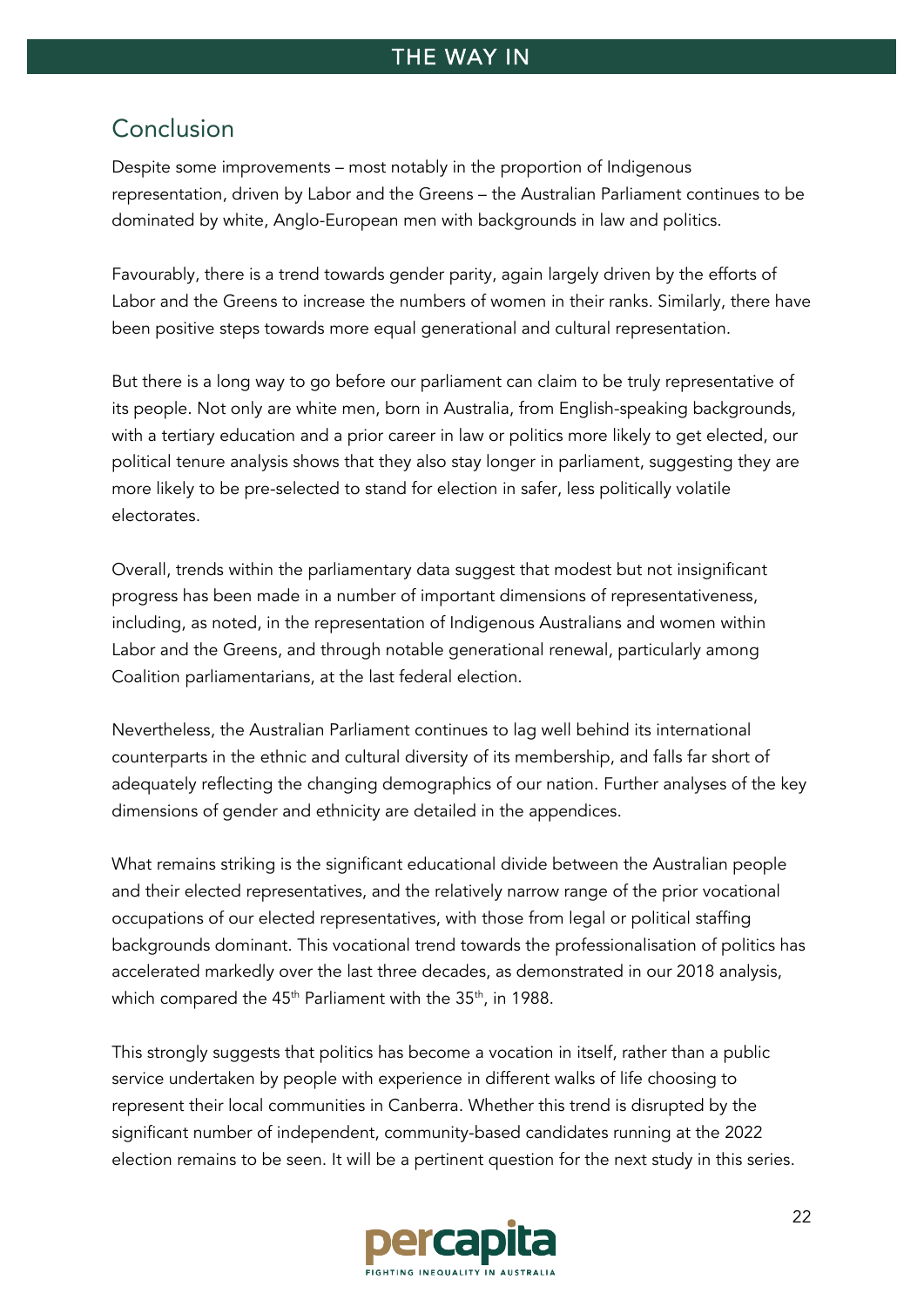# <span id="page-22-0"></span>Appendix 1: Methodology

The data within this report was collected by Per Capita over 2021, drawing on the 2018 version of this report.<sup>[10](#page-22-1)</sup> Consistent with the 2018 iteration, this report compiles information on every federal MP from the 1988 and 2018 Parliaments across four categories: demographic backgrounds, schooling, tertiary education, and career experience. It adds to further dimensions, generational representation and cabinet portfolio assignment. The most recent iteration also employs entropy measures (a statistical measure of uncertainty or variability within our modelling) to quantify diversity across key dimensions.

For comparability, we construct entropy measures employing the well understood and accepted HHI (Herfindahl Hirschman Index) for political parties with member representation of 10 or greater, noting that including smaller counts may be misleading.<sup>[11](#page-22-2)</sup> We include general percentage comparisons for all parties with representation equal to or greater than five, or where such presentation is valid.

Information was derived from parliamentary biographies, parliamentarians' own websites, and from media reporting, interviews and Hansard. Information on 1988's MPs came from ParlInfo biographies, obituaries, and the Biographical Dictionary of the Australian Senate.

Some differences in classification methods and the use of associated entropy measures may result in variations between this report and the 2018 edition. Wherever possible, we have retained the classification methods employed in the 2018 edition to facilitate comparability.

Parties are explored through multiple dimensions reflecting their independence and their association as broader political groups. The data is then compared against figures for broad Australian public, taken mostly from the 2016 Census but also from other ABS tables and data sets, which are referenced throughout below.

#### HHI Methodology

The HHI is commonly employed to measure diversity and concentration in different markets and is akin to the Simpson Index in the applied sciences. The HHI is determined by simply squaring the individual shares of a given category and summing the result, where 1 denotes extreme concentration and 0.01 denotes extreme diversity.

$$
HHI = \sum_{i=1}^{n} shares_i^2
$$

<span id="page-22-2"></span><sup>11</sup> In particular, Australia has a number of minority parties with 10 or less members in parliament, making their outcomes in this model less sidnificant than the major parties.



<span id="page-22-1"></span><sup>10</sup> Lewis, A. (2018). *The Way In: Representation in the Australian Parliament*. https://percapita.org.au/wpcontent/uploads/2019/01/The-Way-In-Representation-in-the-Australian-Parliament-2.pdf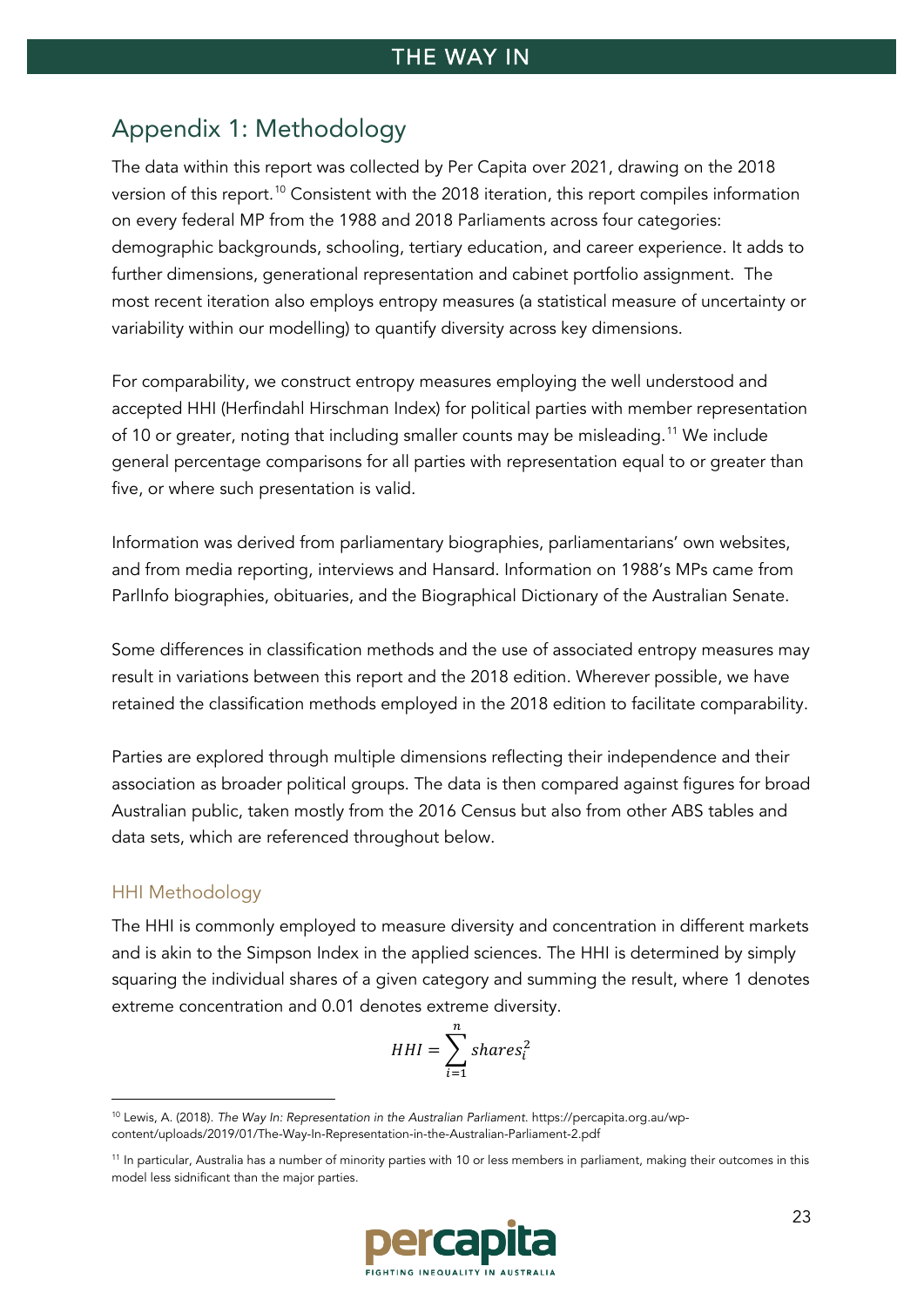## <span id="page-23-0"></span>Appendix 2: Further trends in political representation

We briefly outline further trends in representation by exploring additional dimensions in the TWI dataset. Specifically, we explore age by gender and ethnicity, and tenure by ethnicity and gender, assuming a logical association between tenure and age. We also explore the association between cabinet and tenure as well as the age of new members of parliament.

#### Gender and age distribution

Women continue to be less well represented in the 46-50, 51-60 and 61-70 cohorts within parliament. This trend is only evident within the House of Representatives, noting that the Senate is near parity overall and observes less variation within each age cohort, by gender.



Gender in parliament (House of Representatives)





### Gender in parliament (Senate)

Male Female